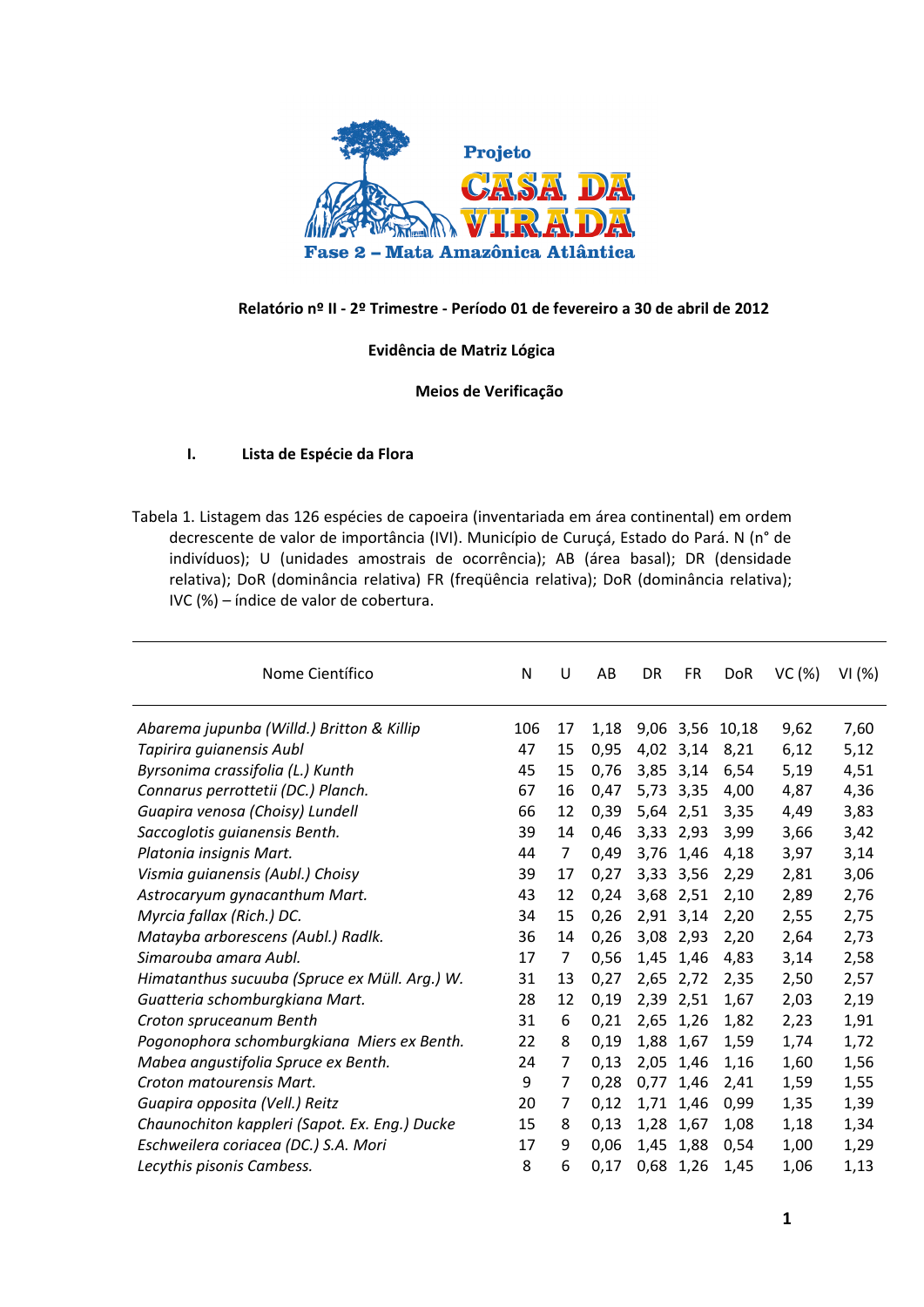| Nome Científico                              | N                       | U              | AB   | DR            | <b>FR</b>     | <b>DoR</b> | VC(%) | VI(%) |
|----------------------------------------------|-------------------------|----------------|------|---------------|---------------|------------|-------|-------|
| Guatteria poeppigii A. DC.                   | 15                      | 7              | 0,07 |               | 1,28 1,46     | 0,60       | 0,94  | 1,12  |
| Inga cayennensis Sagot ex Benth.             | 20                      | 4              | 0,08 |               | 1,71 0,84     | 0,65       | 1,18  | 1,06  |
| Attalea maripa (Aubl.) Mart.                 | 5                       | 5              | 0,18 | 0,43 1,05     |               | 1,57       | 1,00  | 1,01  |
| Virola sebifera Aubl.                        | 11                      | 7              | 0,07 | 0,94          | 1,46          | 0,62       | 0,78  | 1,01  |
| Rollinia exsucca (DC. ex Dunal) A. DC.       | 10                      | $\overline{7}$ | 0,07 |               | 0,85 1,46     | 0,61       | 0,73  | 0,98  |
| Astrocaryum aculeatum G. Mey.                | 13                      | 3              | 0,12 |               | 1,11 0,63     | 1,00       | 1,06  | 0,91  |
| Astrocaryum vulgare Mart.                    | 12                      | 3              | 0,12 |               | 1,03 0,63     | 0,99       | 1,01  | 0,88  |
| Guettarda spruceana Mull. Arg.               | 11                      | 5              | 0,07 | 0,94          | 1,05          | 0,64       | 0,79  | 0,87  |
| Ouratea racemiformis Ule                     | 13                      | 5              | 0,05 | 1,11          | 1,05          | 0,42       | 0,77  | 0,86  |
| Protium trifoliolatum Engl.                  | $\overline{7}$          | 4              | 0,12 |               | 0,60 0,84     | 1,02       | 0,81  | 0,82  |
| Thyrsodium paraense Huber                    | 11                      | 5              | 0,05 | 0,94 1,05     |               | 0,44       | 0,69  | 0,81  |
| Virola michelii Heckel                       | $\overline{7}$          | 6              | 0,07 | 0,60          | 1,26          | 0,56       | 0,58  | 0,81  |
| Duquetia echinophora Fries                   | 8                       | 5              | 0,08 | 0,68          | 1,05          | 0,65       | 0,67  | 0,79  |
| Banara guianensis Aubl.                      | 10                      | 4              | 0,07 |               | 0,85 0,84     | 0,64       | 0,75  | 0,78  |
| Inga alba (Sw.) Willd.                       | $\overline{7}$          | 5              | 0,07 | 0,60          | 1,05          | 0,59       | 0,59  | 0,74  |
| Jacaranda copaia (Aubl.) D. Don              | 3                       | 2              | 0,17 | 0,26          | 0,42          | 1,45       | 0,85  | 0,71  |
| Inga heterophylla Willd.                     | 8                       | 4              | 0,07 | 0,68          | 0,84          | 0,56       | 0,62  | 0,69  |
| Sapium lanceolatum (Müll. Arg.) Huber        | 6                       | 5              | 0,06 | 0,51 1,05     |               | 0,51       | 0,51  | 0,69  |
| Lacistema pubescens Mart.                    | $\overline{7}$          | 6              | 0,02 | 0,60          | 1,26          | 0,19       | 0,39  | 0,68  |
| Casearia grandiflora Cambess.                | $\overline{7}$          | 6              | 0,02 | 0,60          | 1,26          | 0,14       | 0,37  | 0,66  |
| Xylopia nitida Dunal                         | 3                       | 1              | 0,17 | 0,26          | 0,21          | 1,44       | 0,85  | 0,64  |
| Maprounea guianensis Aubl.                   | 5                       | 4              | 0,07 |               | 0,43 0,84     | 0,58       | 0,50  | 0,61  |
| Acrocomia aculeata (Jacq.) Lodd. ex Mart.    | 3                       | 3              | 0,10 | $0,26$ $0,63$ |               | 0,88       | 0,57  | 0,59  |
| Eugenia florida DC.                          | 5                       | 5              | 0,04 | 0,43          | 1,05          | 0,30       | 0,37  | 0,59  |
| Cupania scrobiculata Richard, A.             | 6                       | 4              | 0,04 |               | 0,51 0,84     | 0,31       | 0,41  | 0,55  |
| Sloanea garckeana K. Schum                   | 7                       | 4              | 0,02 |               | 0,60 0,84     | 0,20       | 0,40  | 0,54  |
| Eugenia tapacumensis Berg.                   | 6                       | 4              | 0,02 |               | 0,51 0,84     | 0,15       | 0,33  | 0,50  |
| Byrsonima densa (Poir.) DC.                  | 3                       | $\overline{2}$ | 0,09 | 0,26 0,42     |               | 0,78       | 0,52  | 0,48  |
| Rinorea guianensis Aubl.                     | 3                       | 2              | 0,08 |               | 0,26 0,42     | 0,67       | 0,46  | 0,45  |
| Andira retusa (Poir.) Kunth                  | $\overline{2}$          | 2              | 0,09 |               | 0,17 0,42     | 0,73       | 0,45  | 0,44  |
| Eugenia biflora (L.) DC.                     | 7                       | 2              | 0,03 | $0,60$ $0,42$ |               | 0,24       | 0,42  | 0,42  |
| Lindakeria latifolia Benth.                  | 4                       | 3              | 0,04 | 0,34 0,63     |               | 0,30       | 0,32  | 0,42  |
| Margaritaria nobilis L. f.                   | 3                       | 3              | 0,04 |               | $0,26$ 0,63   | 0,38       | 0,32  | 0,42  |
| Miconia minutiflora (Bonpl.) DC.             | 3                       | 3              | 0,04 |               | $0,26$ 0,63   | 0,35       | 0,30  | 0,41  |
| Campomonesia lineatifolia R e P.             | $\overline{2}$          | 2              | 0,06 |               | $0,17$ 0,42   | 0,54       | 0,36  | 0,38  |
| Casearia arborea (Rich.) Urb.                | $\pmb{4}$               | $\overline{2}$ | 0,04 |               | 0,34 0,42     | 0,38       | 0,36  | 0,38  |
| Protium heptaphyllum (Aubl.) Marchand        | 5                       | $\overline{2}$ | 0,03 |               | 0,43 0,42     | 0,28       | 0,35  | 0,38  |
| Cassia fastuosa Willd. ex Vogel              | 4                       | $\overline{2}$ | 0,04 |               | 0,34 0,42     | 0,30       | 0,32  | 0,35  |
| Pagamea guianensis Aubl.                     | 5                       | $\overline{2}$ | 0,03 |               | 0,43 0,42     | 0,22       | 0,32  | 0,35  |
| Vochysia vismiifolia Spruce ex Warm.         | $\mathbf{1}$            | 1              | 0,08 |               | $0,09$ $0,21$ | 0,71       | 0,40  | 0,34  |
| Ormosia coutinhoi Ducke                      | $\overline{2}$          | 1              | 0,07 |               | $0,17$ $0,21$ | 0,57       | 0,37  | 0,32  |
| Aegiphila sp.                                | 3                       | $\overline{2}$ | 0,03 |               | $0,26$ $0,42$ | 0,26       | 0,26  | 0,31  |
| Matayba guianensis Aubl.                     | $\overline{2}$          | $\mathbf{1}$   | 0,06 |               | $0,17$ $0,21$ | 0,51       | 0,34  | 0,30  |
| Myrcia silvatica Barb. Rodr.                 | $\overline{4}$          | $\overline{2}$ | 0,02 |               | 0,34 0,42     | 0,13       | 0,24  | 0,30  |
| Abarema cochleata (Willd.) Barneby & J.W. G. | $\overline{\mathbf{4}}$ | $\overline{2}$ | 0,01 |               | 0,34 0,42     | 0,11       | 0,23  | 0,29  |
| Trattenickia bursseraifolia                  | 1                       | 1              | 0,06 | $0,09$ $0,21$ |               | 0,54       | 0,31  | 0,28  |
| Bauhinia acreana Harms                       | 3                       | $\overline{2}$ | 0,02 |               | $0,26$ $0,42$ | 0,13       | 0,19  | 0,27  |
| Cecropia palmata Willd.                      | $\overline{2}$          | $\overline{2}$ | 0,02 |               | $0,17$ 0,42   | 0,21       | 0,19  | 0,27  |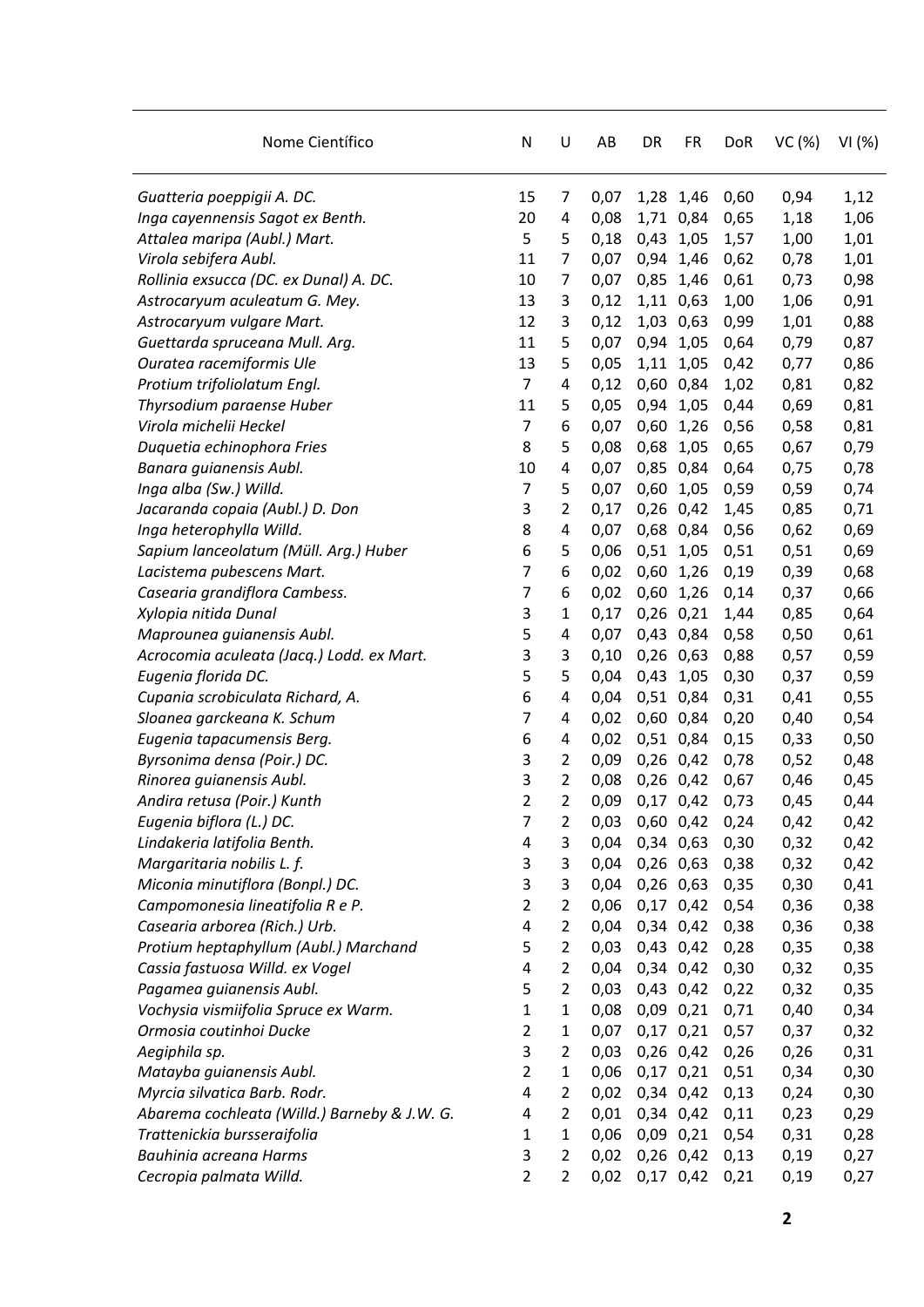| Nome Científico                              | N              | U              | AB   | DR            | <b>FR</b>     | <b>DoR</b> | VC(%) | VI(%) |
|----------------------------------------------|----------------|----------------|------|---------------|---------------|------------|-------|-------|
| Lacistema aggregatum (P.J. Bergius) Rusby    | 3              | 2              | 0,02 |               | $0,26$ $0,42$ | 0,14       | 0,20  | 0,27  |
| Spondias mombin L.                           | 4              | 1              | 0,03 | 0,34 0,21     |               | 0,27       | 0,31  | 0,27  |
| Licania minutiflora (Sagot) Fritsch          | 3              | 2              | 0,01 | 0,26 0,42     |               | 0,11       | 0,18  | 0,26  |
| Miconia piperifolia Triana                   | $\mathbf{1}$   | 1              | 0,05 | 0,09 0,21     |               | 0,47       | 0,28  | 0,26  |
| Casearia javitensis Kunth.                   | 3              | 2              | 0,01 | 0,26 0,42     |               | 0,06       | 0,16  | 0,25  |
| Croton obtusus Rusby                         | 2              | 1              | 0,04 | $0,17$ $0,21$ |               | 0,37       | 0,27  | 0,25  |
| Byrsonima crispa A. Juss.                    | $\overline{2}$ | 2              | 0,01 |               | $0,17$ $0,42$ | 0,13       | 0,15  | 0,24  |
| Casearia pitumba Sleumer                     | 2              | 2              | 0,02 | $0,17$ $0,42$ |               | 0,13       | 0,15  | 0,24  |
| Guapira schomburgkiana (Heimerl) Lundell     | 2              | 2              | 0,01 | 0,17          | 0,42          | 0,09       | 0,13  | 0,23  |
| Inga rubiginosa (Rich.) DC.                  | 2              | 1              | 0,04 | $0,17$ $0,21$ |               | 0,31       | 0,24  | 0,23  |
| Ocotea glomerata (Nees) Mez                  | $\overline{2}$ | 1              | 0,03 | $0,17$ $0,21$ |               | 0,30       | 0,23  | 0,23  |
| Licania guianensis (Aubl.) Griseb.           | 2              | 2              | 0,01 | 0,17 0,42     |               | 0,08       | 0,13  | 0,22  |
| Buchenavia oxycarpa (Mart.) Eichler          | $\overline{2}$ | 2              | 0,00 | 0,17          | 0,42          | 0,04       | 0,11  | 0,21  |
| Cecropia obtusa Trécul                       | 2              | $\overline{2}$ | 0,01 | $0,17$ $0,42$ |               | 0,05       | 0,11  | 0,21  |
| Licania licaniiflora (Sagot) S.F. Blake      | 4              | 1              | 0,01 | 0,34 0,21     |               | 0,09       | 0,22  | 0,21  |
| Licania membranacea Sagot ex Laness.         | 2              | 2              | 0,01 | 0,17 0,42     |               | 0,05       | 0,11  | 0,21  |
| Ouratea castaneifolia (DC.) Engl.            | $\overline{2}$ | 2              | 0,00 | 0,17          | 0,42          | 0,04       | 0,11  | 0,21  |
| Schefflera morototoni (Aubl.)                | 2              | 2              | 0,00 | $0,17$ $0,42$ |               | 0,04       | 0,10  | 0,21  |
| Siparuna guianensis Aubl.                    | 2              | 2              | 0,01 | $0,17$ $0,42$ |               | 0,05       | 0,11  | 0,21  |
| Tapura singularis Ducke                      | $\overline{2}$ | $\overline{2}$ | 0,01 | $0,17$ $0,42$ |               | 0,05       | 0,11  | 0,21  |
| Protium apiculatum Swart                     | 1              | 1              | 0,03 | 0,09          | 0,21          | 0,23       | 0,16  | 0,18  |
| Stryphnodendron pulcherrimum (Willd.) Hochr. | 2              | 1              | 0,02 | $0,17$ $0,21$ |               | 0,17       | 0,17  | 0,18  |
| Eugenia patrisii Vahl                        | $\overline{2}$ | 1              | 0,01 |               | $0,17$ $0,21$ | 0,12       | 0,15  | 0,17  |
| Inga thibaudiana DC.                         | 2              | 1              | 0,01 | $0,17$ $0,21$ |               | 0,12       | 0,15  | 0,17  |
| Dipteryx odorata (Aubl.) Willd               | $\mathbf 1$    | 1              | 0,02 | 0,09          | 0,21          | 0,19       | 0,14  | 0,16  |
| Casearia decandra Jacq.                      | $\overline{2}$ | 1              | 0,00 | 0,17          | 0,21          | 0,04       | 0,11  | 0,14  |
| Compsoneura ulei Warb.                       | 2              | 1              | 0,01 | $0,17$ $0,21$ |               | 0,05       | 0,11  | 0,14  |
| Myrcia paivae O. Berg                        | $\overline{2}$ | 1              | 0,00 | $0,17$ $0,21$ |               | 0,04       | 0,10  | 0,14  |
| Pouteria hirta                               | 2              | 1              | 0,00 | $0,17$ $0,21$ |               | 0,03       | 0,10  | 0,14  |
| Myrcia biflora (L.) DC.                      | $\mathbf{1}$   | 1              | 0,01 | 0,09 0,21     |               | 0,09       | 0,09  | 0,13  |
| Annona paludosa Aubl.                        | $\mathbf 1$    | 1              | 0,01 | 0,09 0,21     |               | 0,07       | 0,08  | 0,12  |
| Erythoxylum tucuruiense Plownam              | $\mathbf 1$    | $\mathbf{1}$   | 0,01 | 0,09 0,21     |               | 0,06       | 0,07  | 0,12  |
| Licania apetala (E. Mey.) Fritsch            | $\mathbf{1}$   | 1              | 0,01 | 0,09 0,21     |               | 0,05       | 0,07  | 0,12  |
| Alibertia myrcifolia Spruce ex K. Shum       | 1              | 1              | 0,00 | 0,09 0,21     |               | 0,04       | 0,06  | 0,11  |
| Chrysophyllum auratum Miq.                   | 1              | 1              | 0,00 | $0,09$ $0,21$ |               | 0,03       | 0,06  | 0,11  |
| Cordia exaltata Lam.                         | $\mathbf{1}$   | 1              | 0,00 |               | 0,09 0,21     | 0,03       | 0,06  | 0,11  |
| Eschweilera pedicellata (Rich.) S.A. Mori    | $\mathbf{1}$   | 1              | 0,00 | 0,09 0,21     |               | 0,04       | 0,06  | 0,11  |
| Galipea trifoliata Aubl.                     | 1              | 1              | 0,00 | 0,09 0,21     |               | 0,03       | 0,06  | 0,11  |
| Heisteria acuminata (H.e B.) Engl.           | $\mathbf{1}$   | 1              | 0,00 | $0,09$ $0,21$ |               | 0,02       | 0,06  | 0,11  |
| Hirtella hispida Miq.                        | $\mathbf{1}$   | 1              | 0,00 | 0,09 0,21     |               | 0,04       | 0,06  | 0,11  |
| Inga stipularis DC.                          | $\mathbf{1}$   | 1              | 0,00 | 0,09 0,21     |               | 0,02       | 0,05  | 0,11  |
| Isertia sp.                                  | $\mathbf{1}$   | 1              | 0,00 | 0,09 0,21     |               | 0,02       | 0,05  | 0,11  |
| Lecythis lurida (Miers) S.A. Mori            | 1              | 1              | 0,00 | 0,09 0,21     |               | 0,03       | 0,06  | 0,11  |
| Licania canescens Benoist                    | 1              | 1              | 0,00 | 0,09 0,21     |               | 0,03       | 0,06  | 0,11  |
| Miconia cavescens DC.                        | $\mathbf{1}$   | 1              | 0,01 | 0,09 0,21     |               | 0,04       | 0,06  | 0,11  |
| Phenacosperma guianensis                     | $\mathbf{1}$   | 1              | 0,00 | 0,09 0,21     |               | 0,03       | 0,06  | 0,11  |
| Rhedia gardeniana                            | $\mathbf 1$    | 1              | 0,00 | $0,09$ $0,21$ |               | 0,04       | 0,06  | 0,11  |
| Xylopia benthamea                            | 1              | 1              | 0,00 | 0,09 0,21     |               | 0,04       | 0,06  | 0,11  |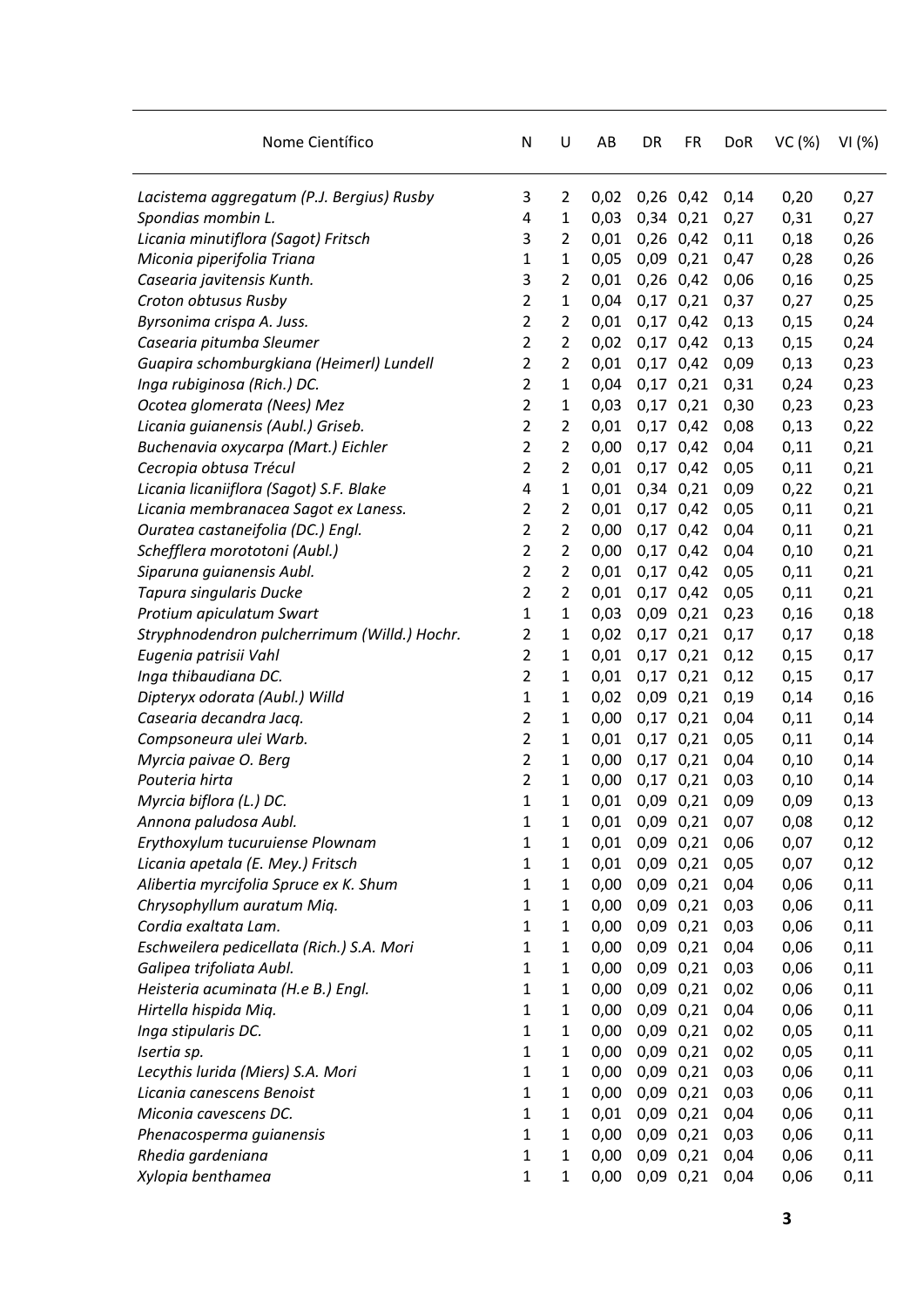| Nome Científico                                    | N            | U  | AB    | DR            | <b>FR</b>     | <b>DoR</b> | VC(%) | VI (%) |
|----------------------------------------------------|--------------|----|-------|---------------|---------------|------------|-------|--------|
| Xylopia ferruginea (Hook. f. & Thomson) H. & Thom. | 1            | 1  | 0.00  |               | $0.09$ $0.21$ | 0.04       | 0,06  | 0,11   |
| Casearia quianensis (Aubl.) Urb.                   | 1            |    | 0,00  |               | $0.09$ $0.21$ | 0.02       | 0,05  | 0,10   |
| Erythoxylum micranthum Bong. Ex. Peyr              | $\mathbf{1}$ |    | 0.00  |               | $0.09$ $0.21$ | 0.02       | 0,05  | 0,10   |
| Hirtella racemosa Lam.                             | $\mathbf{1}$ | 1  | 0.00  |               | $0,09$ $0,21$ | 0.02       | 0,05  | 0,10   |
| Licania heteromorpha Benth.                        | 1            |    | 0.00  |               | $0.09$ $0.21$ | 0.02       | 0,05  | 0,10   |
| Mirciaria floribunda (West ex. Willd.) O. Berg.    | 1            |    | 0.00  |               | $0.09$ $0.21$ | 0.02       | 0,05  | 0,10   |
| Myrcia cuprea (O. Berg) Kiaersk.                   | 1            |    | 0.00  |               | $0.09$ $0.21$ | 0.02       | 0,05  | 0,10   |
| Tabernaemontana sp.                                | 1            |    | 0.00  | $0,09$ $0,21$ |               | 0.02       | 0,05  | 0,10   |
| Total                                              | 1170         | 32 | 11.62 | 100           | 100           | 100        | 100   | 100    |

| Nome Científico                              | N              | U              | AB   | DR         | FR   | <b>DoR</b> | VC(%) | VI (%) |
|----------------------------------------------|----------------|----------------|------|------------|------|------------|-------|--------|
| Attalea maripa (Aubl.) Mart.                 | 66             | 19             | 2,20 | 12,72 6,96 |      | 20,48      | 16,60 | 13,38  |
| Tapirira guianensis Aubl                     | 59             | 15             | 1,47 | 11,37      | 5,49 | 13,71      | 12,54 | 10,19  |
| Platonia insignis Mart.                      | 34             | 8              | 0,58 | 6,55       | 2,93 | 5,44       | 6,00  | 4,97   |
| Byrsonima crassifolia (L.) Kunth             | 27             | 9              | 0,56 | 5,20       | 3,30 | 5,26       | 5,23  | 4,59   |
| Bertholletia excelsa Bonpl.                  | $\mathbf{1}$   | $\mathbf 1$    | 1,03 | 0,19       | 0,37 | 9,62       | 4,90  | 3,39   |
| Hevea sp.                                    | $\overline{7}$ | 4              | 0,71 | 1,35       | 1,47 | 6,59       | 3,97  | 3,13   |
| Pogonophora schomburgkiana Miers ex Benth.   | 24             | 9              | 0,14 | 4,62       | 3,30 | 1,35       | 2,99  | 3,09   |
| Myrcia fallax (Rich.) DC.                    | 20             | 8              | 0,21 | 3,85       | 2,93 | 1,93       | 2,89  | 2,90   |
| Apuleia molaris Spruce ex Benth.             | 10             | 5              | 0,51 | 1,93       | 1,83 | 4,79       | 3,36  | 2,85   |
| Guatteria schomburgkiana Mart.               | 10             | 8              | 0,06 | 1,93       | 2,93 | 0,54       | 1,23  | 1,80   |
| Virola sebifera Aubl.                        | 11             | 7              | 0,05 | 2,12       | 2,56 | 0,45       | 1,28  | 1,71   |
| Spondias mombin L.                           | $\overline{2}$ | $\overline{2}$ | 0,41 | 0,39       | 0,73 | 3,83       | 2,11  | 1,65   |
| Astrocaryum gynacanthum Mart.                | 9              | 8              | 0,02 | 1,73       | 2,93 | 0,16       | 0,95  | 1,61   |
| Casearia javitensis Kunth.                   | 10             | 7              | 0,04 | 1,93       | 2,56 | 0,33       | 1,13  | 1,61   |
| Diplotropis purpurea (Rich.) Amshoff         | 4              | 2              | 0,30 | 0,77       | 0,73 | 2,84       | 1,81  | 1,45   |
| Eugenia omissa                               | 8              | 5              | 0,09 | 1,54       | 1,83 | 0,81       | 1,18  | 1,40   |
| Eugenia sp                                   | 9              | 6              | 0,03 | 1,73       | 2,20 | 0,26       | 1,00  | 1,40   |
| Licania canescens Benoist                    | 11             | 4              | 0,04 | 2,12       | 1,47 | 0,41       | 1,26  | 1,33   |
| Astrocaryum vulgare Mart.                    | $\overline{7}$ | 5              | 0,08 | 1,35       | 1,83 | 0,76       | 1,05  | 1,31   |
| Eschweilera coriacea (DC.) S.A. Mori         | 5              | 4              | 0,12 | 0,96       | 1,47 | 1,16       | 1,06  | 1,20   |
| Gustavia augusta L.                          | 8              | 5              | 0,02 | 1,54       | 1,83 | 0,16       | 0,85  | 1,18   |
| Licania sp.                                  | 6              | 4              | 0,09 | 1,16       | 1,47 | 0,88       | 1,02  | 1,17   |
| Lecythis pisonis Cambess.                    | 6              | 5              | 0,03 | 1,16       | 1,83 | 0,25       | 0,70  | 1,08   |
| Connarus perrottetii (DC.) Planch.           | $\overline{7}$ | 4              | 0,04 | 1,35       | 1,47 | 0,37       | 0,86  | 1,06   |
| Lecythis lurida (Miers) S.A. Mori            | $\overline{7}$ | 4              | 0,02 | 1,35       | 1,47 | 0,20       | 0,78  | 1,01   |
| Stryphnodendron pulcherrimum (Willd.) Hochr. | $\overline{2}$ | $\mathbf{1}$   | 0,23 | 0,39       | 0,37 | 2,18       | 1,28  | 0,98   |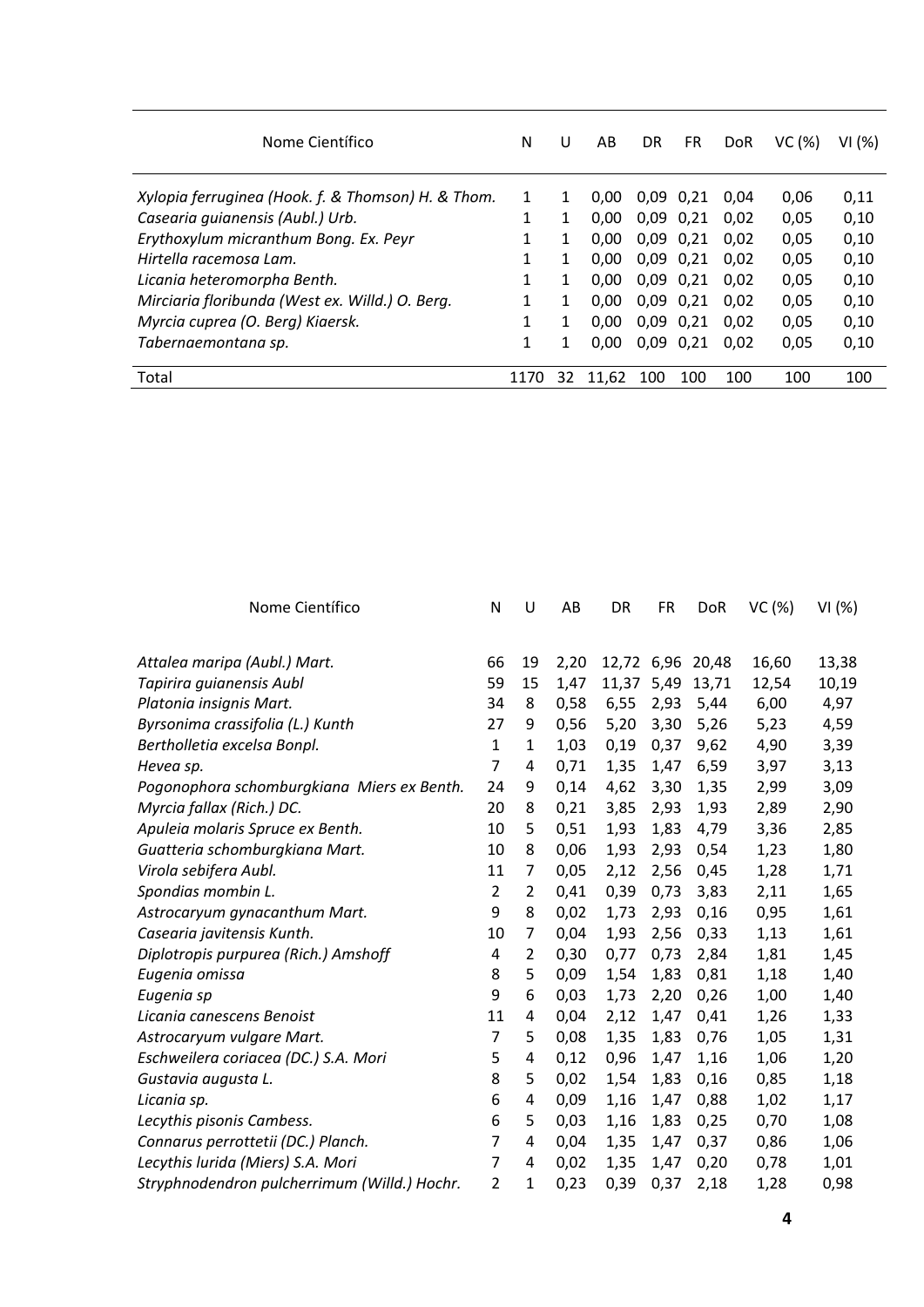| Nome Científico                               | N              | U              | AB   | DR   | FR   | <b>DoR</b> | VC(%) | VI(%) |
|-----------------------------------------------|----------------|----------------|------|------|------|------------|-------|-------|
|                                               |                |                |      |      |      |            |       |       |
| Simarouba amara Aubl.                         | $\overline{2}$ | $\mathbf{1}$   | 0,23 | 0,39 | 0,37 | 2,17       | 1,28  | 0,97  |
| Vantanea parviflora Lam.                      | 5              | 4              | 0,05 | 0,96 | 1,47 | 0,45       | 0,71  | 0,96  |
| Trattenickia bursseraifolia                   | 5              | 4              | 0,02 | 0,96 | 1,47 | 0,18       | 0,57  | 0,87  |
| Acrocomia aculeata (Jacq.) Lodd. ex Mart.     | 3              | $\overline{2}$ | 0,13 | 0,58 | 0,73 | 1,24       | 0,91  | 0,85  |
| Eugenia patrisii Vahl                         | 6              | 3              | 0,02 | 1,16 | 1,10 | 0,15       | 0,65  | 0,80  |
| Ouratea castaneifolia (DC.) Engl.             | 4              | 4              | 0,01 | 0,77 | 1,47 | 0,10       | 0,44  | 0,78  |
| Eschweilera pedicellata (Rich.) S.A. Mori     | 7              | 2              | 0,02 | 1,35 | 0,73 | 0,21       | 0,78  | 0,76  |
| Himatanthus sucuuba (Spruce ex Müll. Arg.) W. | 4              | 3              | 0,04 | 0,77 | 1,10 | 0,33       | 0,55  | 0,73  |
| Alibertia edulis (Rich.) A. Rich. ex DC.      | 4              | 3              | 0,03 | 0,77 | 1,10 | 0,30       | 0,53  | 0,72  |
| Sloanea guianensis (Aubl.) Benth.             | 4              | 3              | 0,02 | 0,77 | 1,10 | 0,21       | 0,49  | 0,69  |
| Myrcia paivae O. Berg                         | 3              | 3              | 0,04 | 0,58 | 1,10 | 0,35       | 0,47  | 0,68  |
| Schefflera morototoni (Aubl.)                 | 3              | $\overline{2}$ | 0,08 | 0,58 | 0,73 | 0,74       | 0,66  | 0,68  |
| Virola surinamensis (Rol. ex Rottb.) Warb.    | 3              | 3              | 0,04 | 0,58 | 1,10 | 0,36       | 0,47  | 0,68  |
| Licania membranacea Sagot ex Laness.          | 3              | 3              | 0,03 | 0,58 | 1,10 | 0,30       | 0,44  | 0,66  |
| Diospyros praetermissa Sandwith               | 5              | $\overline{2}$ | 0,02 | 0,96 | 0,73 | 0,19       | 0,58  | 0,63  |
| Lecythis idatimon Aubl.                       | 3              | $\overline{2}$ | 0,06 | 0,58 | 0,73 | 0,57       | 0,57  | 0,63  |
| Xylopia nitida Dunal                          | 3              | $\overline{2}$ | 0,06 | 0,58 | 0,73 | 0,54       | 0,56  | 0,62  |
|                                               | 3              | 3              | 0,02 |      |      |            | 0,37  |       |
| Annona paludosa Aubl.                         | 4              | $\overline{2}$ |      | 0,58 | 1,10 | 0,16       |       | 0,61  |
| Saccoglotis guianensis Benth.                 |                |                | 0,04 | 0,77 | 0,73 | 0,34       | 0,56  | 0,61  |
| Qualea sp.                                    | $\mathbf{1}$   | $\mathbf{1}$   | 0,13 | 0,19 | 0,37 | 1,22       | 0,70  | 0,59  |
| Unonopsis guatterioides (A. DC.) R.E. Fr.     | 3              | 3              | 0,01 | 0,58 | 1,10 | 0,10       | 0,34  | 0,59  |
| Guettarda sp                                  | 3              | $\overline{2}$ | 0,04 | 0,58 | 0,73 | 0,38       | 0,48  | 0,56  |
| Sapium lanceolatum (Müll. Arg.) Huber         | $\overline{2}$ | $\overline{2}$ | 0,04 | 0,39 | 0,73 | 0,41       | 0,40  | 0,51  |
| Dulacia candida (Poepp.) Kuntze               | 3              | $\overline{2}$ | 0,02 | 0,58 | 0,73 | 0,16       | 0,37  | 0,49  |
| Lindackeria paludosa (Benth.) Gilg            | $\overline{2}$ | $\overline{2}$ | 0,03 | 0,39 | 0,73 | 0,27       | 0,33  | 0,46  |
| Protium spruceanum (Benth.) Engl.             | 3              | $\mathbf 1$    | 0,04 | 0,58 | 0,37 | 0,37       | 0,47  | 0,44  |
| Talisia guianensis Aubl.                      | $\overline{2}$ | $\overline{2}$ | 0,02 | 0,39 | 0,73 | 0,19       | 0,29  | 0,43  |
| Myrcia eximia DC.                             | $\overline{2}$ | $\overline{2}$ | 0,01 | 0,39 | 0,73 | 0,14       | 0,26  | 0,42  |
| Talisia sp.                                   | $\overline{2}$ | $\overline{2}$ | 0,01 | 0,39 | 0,73 | 0,11       | 0,25  | 0,41  |
| Licania apetala (E. Mey.) Fritsch             | $\overline{2}$ | $\overline{2}$ | 0,01 | 0,39 | 0,73 | 0,09       | 0,24  | 0,40  |
| Myrcia cuprea (O. Berg) Kiaersk.              | $\overline{2}$ | 2              | 0,01 | 0,39 | 0,73 | 0,07       | 0,23  | 0,40  |
| Guarea guidonia (L.) Sleumer                  | 2              | 2              | 0,01 | 0,39 | 0,73 | 0,05       | 0,22  | 0,39  |
| Mabea angustifolia Spruce ex Benth.           | $\overline{2}$ | 2              | 0,01 | 0,39 | 0,73 | 0,06       | 0,22  | 0,39  |
| Vitex triflora Vahl                           | $\overline{2}$ | $\overline{2}$ | 0,00 | 0,39 | 0,73 | 0,04       | 0,21  | 0,39  |
| Margaritaria nobilis L. f.                    | 3              | $\mathbf{1}$   | 0,02 | 0,58 | 0,37 | 0,15       | 0,36  | 0,36  |
| Siparuna guianensis Aubl.                     | 3              | $\mathbf{1}$   | 0,01 | 0,58 | 0,37 | 0,08       | 0,33  | 0,34  |
| Duguetia paraensis R.E. Fr.                   | $\overline{2}$ | $\mathbf{1}$   | 0,02 | 0,39 | 0,37 | 0,19       | 0,29  | 0,32  |
| Gênero indeterminado                          | $\mathbf{1}$   | $\mathbf{1}$   | 0,04 | 0,19 | 0,37 | 0,33       | 0,26  | 0,30  |
| Inga thibaudiana DC.                          | $\overline{2}$ | $\mathbf{1}$   | 0,02 | 0,39 | 0,37 | 0,14       | 0,26  | 0,30  |
| Andira retusa (Poir.) Kunth                   | $\overline{2}$ | $\mathbf{1}$   | 0,01 | 0,39 | 0,37 | 0,13       | 0,26  | 0,29  |
| Inga capitata Desv.                           | $\overline{2}$ | $\mathbf{1}$   | 0,01 | 0,39 | 0,37 | 0,05       | 0,22  | 0,27  |
| Bauhinia guianensis                           | $\mathbf{1}$   | $\mathbf{1}$   | 0,02 | 0,19 | 0,37 | 0,22       | 0,20  | 0,26  |
| Inga edulis Mart.                             | $\mathbf{1}$   | $\mathbf{1}$   | 0,02 | 0,19 | 0,37 | 0,22       | 0,20  | 0,26  |
| Buchenavia oxycarpa (Mart.) Eichler           | $\mathbf{1}$   | $\mathbf{1}$   | 0,01 | 0,19 | 0,37 | 0,14       | 0,16  | 0,23  |
| Miconia sp.                                   | $\mathbf{1}$   | $\mathbf{1}$   | 0,01 | 0,19 | 0,37 | 0,12       | 0,16  | 0,23  |
| Guatteria poeppigii A. DC.                    | $\mathbf{1}$   | $\mathbf{1}$   | 0,01 | 0,19 | 0,37 | 0,08       | 0,14  | 0,21  |
| Inga sp.                                      | $\mathbf{1}$   | $\mathbf{1}$   | 0,01 | 0,19 | 0,37 | 0,07       | 0,13  | 0,21  |
| Neea macrophylla Poepp & Endl.                | $\mathbf{1}$   | $\mathbf{1}$   | 0,01 | 0,19 | 0,37 | 0,07       | 0,13  | 0,21  |
|                                               |                |                |      |      |      |            |       |       |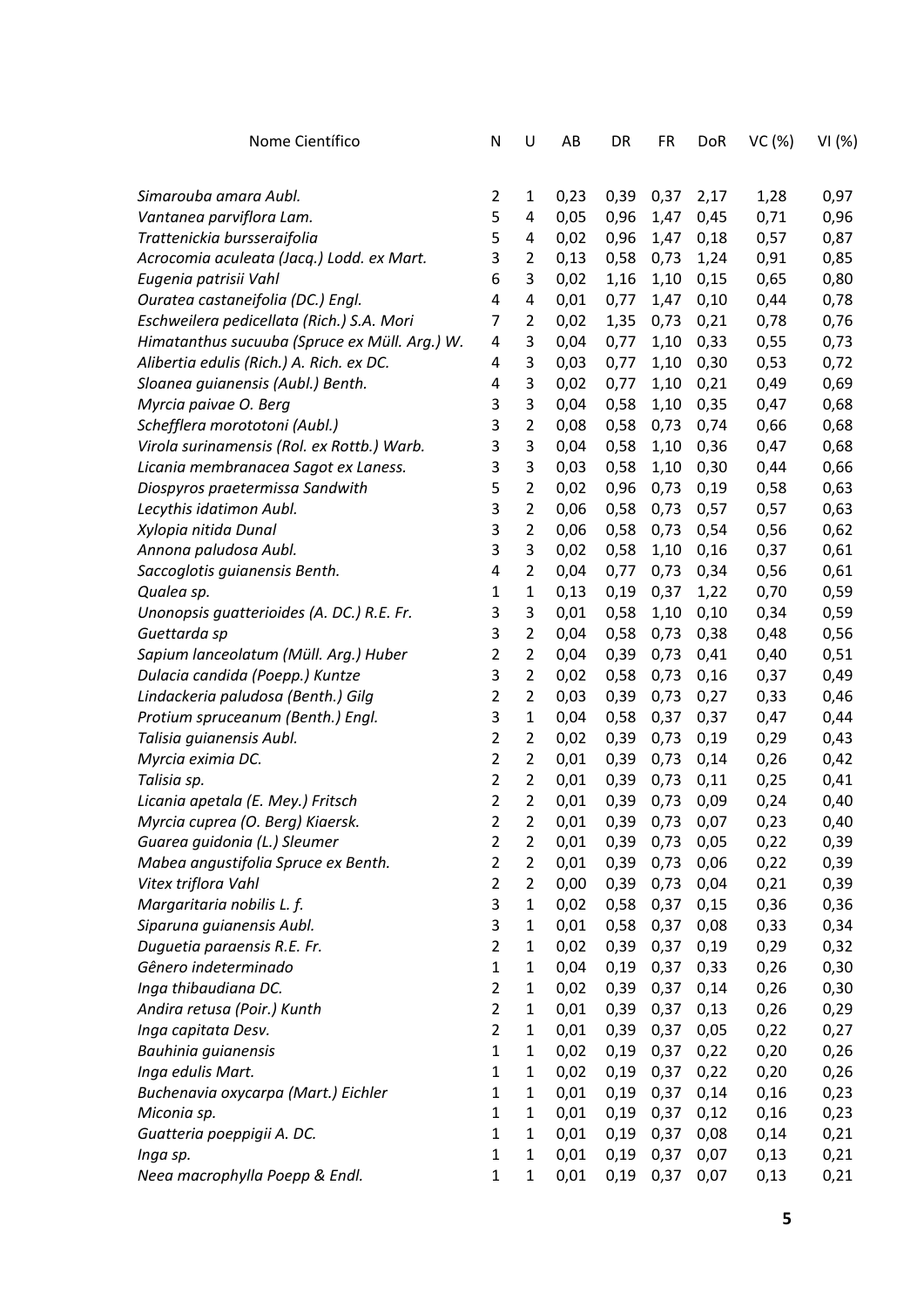| Nome Científico                      | N   | U            | AB    | DR   | <b>FR</b> | <b>DoR</b> | VC (%) | VI(%) |
|--------------------------------------|-----|--------------|-------|------|-----------|------------|--------|-------|
|                                      |     |              |       |      |           |            |        |       |
| Protium decandrum (Aubl.) Marchand   | 1   | 1            | 0,01  | 0,19 | 0,37      | 0,07       | 0,13   | 0,21  |
| Annona montana Macfad.               | 1   | 1            | 0,00  | 0,19 | 0,37      | 0,04       | 0,11   | 0,20  |
| Calycolpus sp                        | 1   | 1            | 0,00  | 0,19 | 0,37      | 0,04       | 0,12   | 0,20  |
| Compsoneura ulei Warb.               | 1   | 1            | 0,00  | 0,19 | 0,37      | 0,03       | 0,11   | 0,20  |
| Duquetia echinophora Fries           | 1   | 1            | 0,01  | 0,19 | 0,37      | 0,05       | 0,12   | 0,20  |
| Guapira sp                           | 1   | 1            | 0,00  | 0,19 | 0,37      | 0,03       | 0,11   | 0,20  |
| Hymenaea parvifolia Huber            | 1   | 1            | 0,00  | 0,19 | 0,37      | 0,04       | 0,11   | 0,20  |
| Inga lateriflora Miq.                | 1   | 1            | 0,00  | 0,19 | 0,37      | 0,03       | 0,11   | 0,20  |
| Inga marginata Willd.                | 1   | 1            | 0,00  | 0,19 | 0,37      | 0,04       | 0,12   | 0,20  |
| Matayba arborescens (Aubl.) Radlk.   | 1   | 1            | 0,00  | 0,19 | 0,37      | 0,04       | 0,11   | 0,20  |
| Matayba guianensis Aubl.             | 1   | 1            | 0,01  | 0,19 | 0,37      | 0,05       | 0,12   | 0,20  |
| Myrcia multiflora (Lam.) DC.         | 1   | 1            | 0,01  | 0,19 | 0,37      | 0,05       | 0,12   | 0,20  |
| Protium pallidum Cuatrec.            | 1   | $\mathbf{1}$ | 0,00  | 0,19 | 0,37      | 0,03       | 0,11   | 0,20  |
| Talisia longifolia (Benth.) Radlk.   | 1   | $\mathbf{1}$ | 0,00  | 0,19 | 0,37      | 0,03       | 0,11   | 0,20  |
| Tapura singularis Ducke              | 1   | 1            | 0,00  | 0,19 | 0,37      | 0,03       | 0,11   | 0,20  |
| Inga graciliflora Benth.             | 1   | 1            | 0,00  | 0,19 | 0,37      | 0,02       | 0,10   | 0,19  |
| Inga heterophylla Willd.             | 1   | 1            | 0,00  | 0,19 | 0,37      | 0,02       | 0,11   | 0,19  |
| Miconia chrysophylla (Rich.) Urb.    | 1   | 1            | 0,00  | 0,19 | 0,37      | 0,02       | 0,11   | 0,19  |
| Ormosia paraensis Ducke              | 1   | 1            | 0,00  | 0,19 | 0,37      | 0,02       | 0,11   | 0,19  |
| Tachigali myrmecophila (Ducke) Ducke | 1   | 1            | 0,00  | 0,19 | 0,37      | 0,02       | 0,10   | 0,19  |
| Total                                | 519 | 30           | 10,73 | 100  | 100       | 100        | 100    | 100   |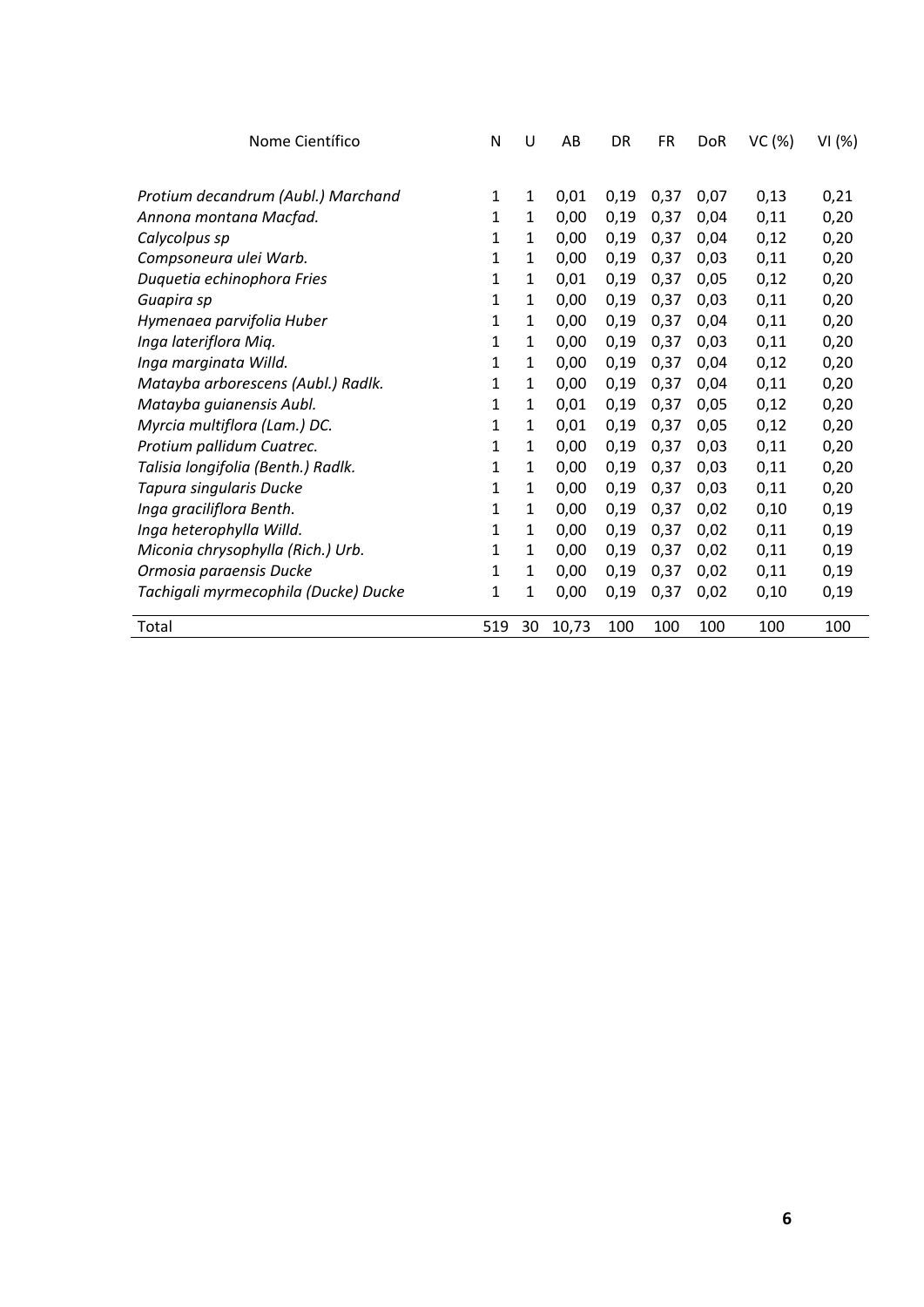**II. Proposta de Conservação de Quelônios** 

### **PROJETO SURUANÃ CONSERVAÇÃO DE QUELÔNIOS NO LITORAL PARAENSE Coordenador: Dr. Juarez Pezzuti/NAEA/UFPA**

#### **1. Introdução**

Este Plano de Trabalho fornece as diretrizes a serem seguidas para a execução dos estudos de campo com ecologia, conservação e pesquisa participante voltada aos quelônios marinhos e dulcícolas no município de Curuçá, no Estado do Pará. Visa ser inserido no Programa Casa da Virada, executado pelo Instituto Peabiru em parceria com o Museu Paraense Emílio Goeldi e Associação de Usuários da Reserva Extrativista Mãe Grande de Curuçá (AUREMAG), por sua vez financiado pelo Programa Petrobras Ambiental. Neste contexto, o objetivo principal deste projeto é implementar um sistema participativo de monitoramento e conservação de quelônios no município de Curuçá.

O plano foi elaborado com base na proposta técnica submetida ao Edital Petrobrás Ambiental em parceria estabelecida entre o Instituto Peabiru e a Universidade Federal do Pará. No entanto, este foi reformulado para ser inserido no programa Casa da Virada, bem como para atuar no município de Curuçá, uma vez que a proposta original englobava oito municípios do litoral paraense. Alguns itens da proposta original também foram retirados. Tais alterações foram necessárias para ajustar a proposta original à realidade do trabalho, incluindo questões logísticas e metodológicas. Futuras alterações ao presente plano também poderão ser efetuadas em comum acordo entre as equipes da UFPA e do Instituto Peabiru. Assim, esta proposta foi subdividida em três sub-projetos, conforme apresentados no Projeto encaminhado (Estudo da ecologia reprodutiva das tartarugas marinhas no Município de Curuçá; Educação ambiental voltada à conservação dos quelônios aquáticos na região de Curuçá e; Ecologia populacional de quelônios aquáticos e marinhos no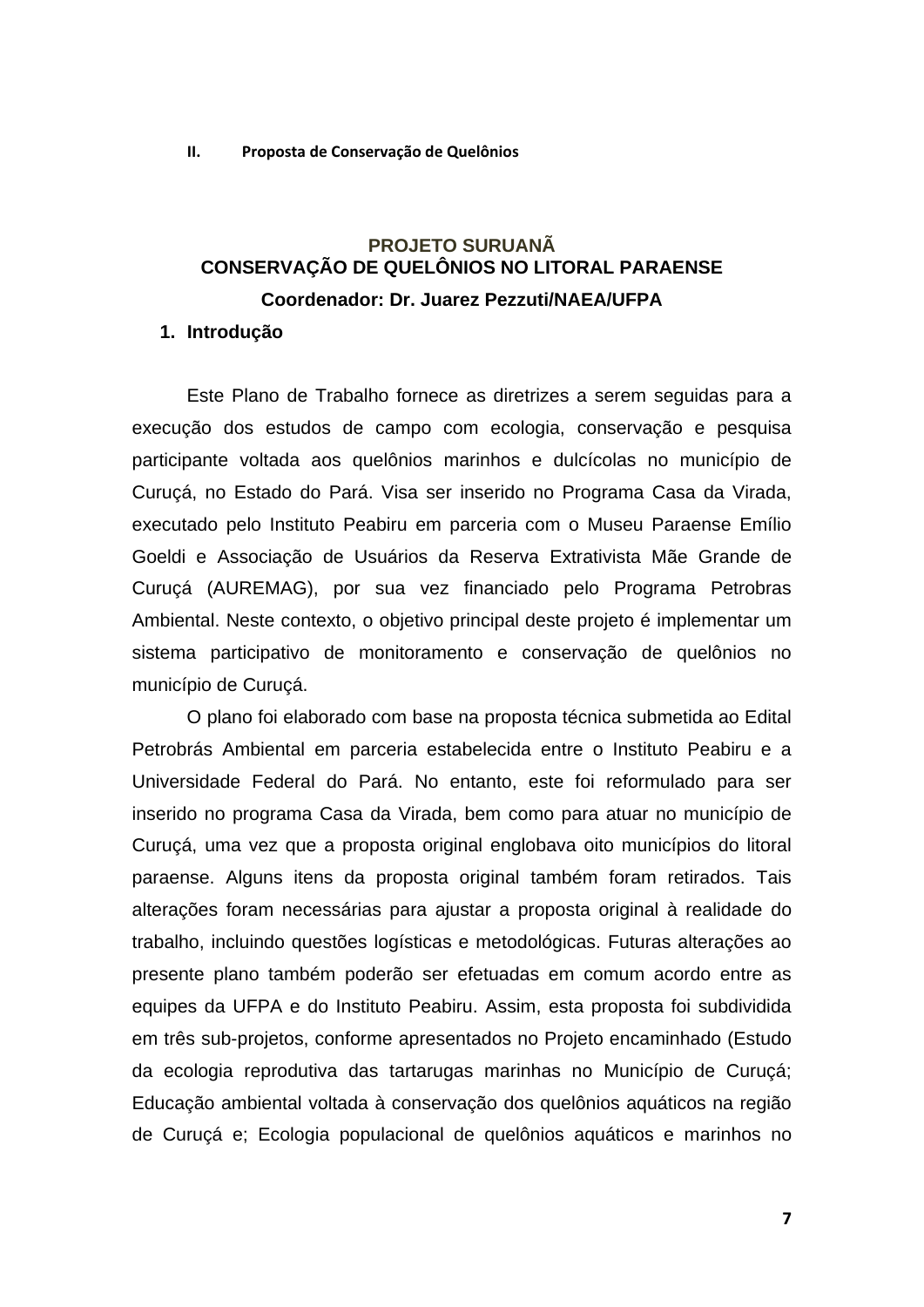município de Curuçá, bem como avaliação do impacto dos encalhes e das capturas incidentais sobre estas populações).

### 2. Equipe

A equipe da UFPA envolvida nas atividades deste plano está apresentada na Tabela 1, com os links dos currículos dos pesquisadores envolvidos na Plataforma Lattes.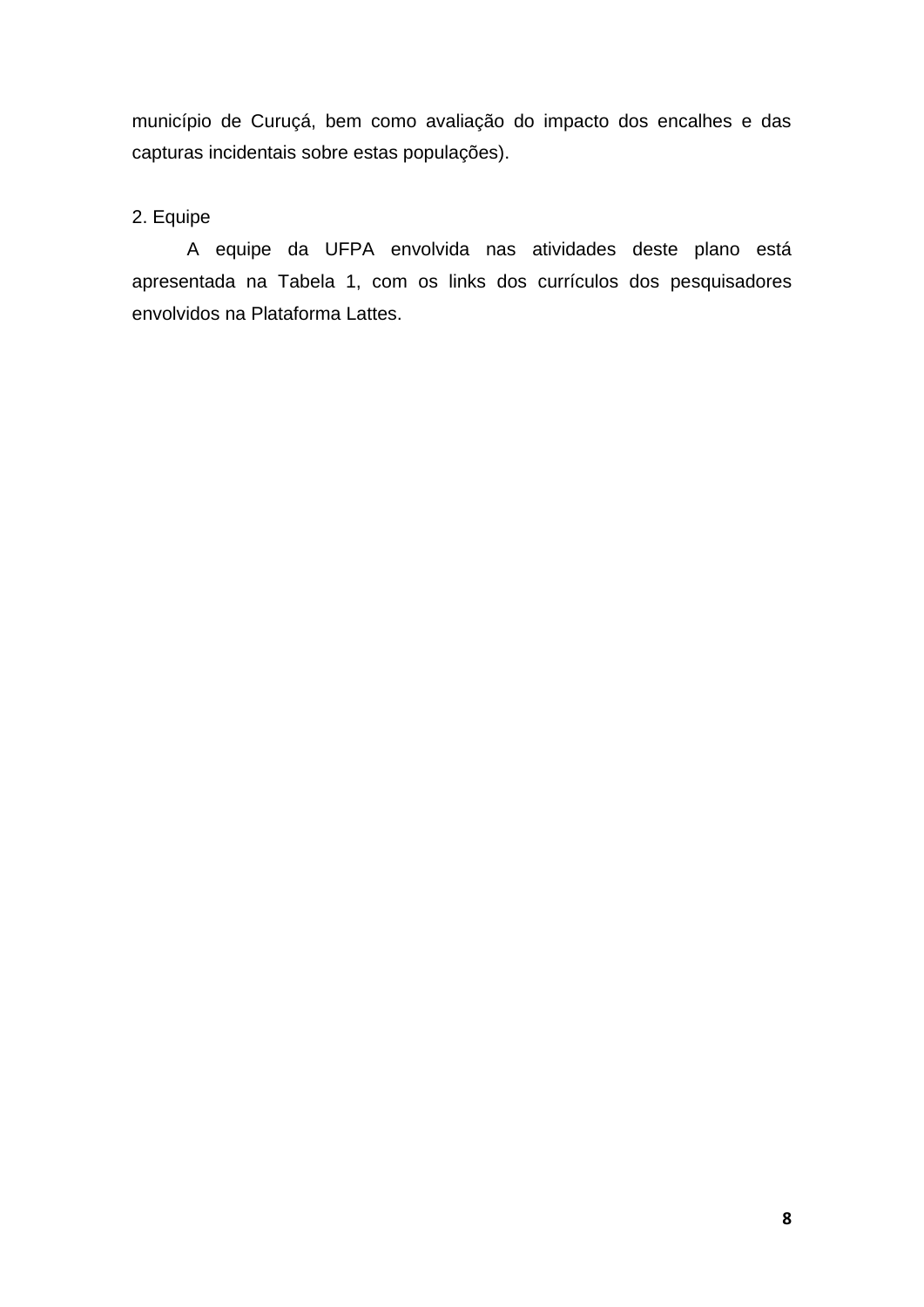| Nome do Participante                  | Formação Acadêmica/Titulação                           | Link para o Currículo Lattes           |
|---------------------------------------|--------------------------------------------------------|----------------------------------------|
| Juarez Carlos Brito Pezzuti           | Biólogo/Doutor em Ecologia                             | http://lattes.cnpq.br/3852277891994862 |
| Daniely Félix da Silva                | Bióloga/Doutora em Ecologia                            | http://lattes.cnpq.br/0438362161059532 |
| Josie Figueiredo Barbosa              | Bióloga                                                | http://lattes.cnpq.br/6009590521851579 |
| Beatriz dos Santos Dias               | Oceanógrafa/Mestre em Ciências<br>Marinhas e Costeiras | http://lattes.cnpq.br/1723948435482378 |
| Andrea Farias do Nascimento<br>Aguiar | Médica Veterinária                                     | http://lattes.cnpq.br/2635207947593112 |
| <b>Jessica San Martin Matos</b>       | Graduanda em Ciências Biológicas                       | http://lattes.cnpq.br/5520567945042228 |
| Manoela Wariss Figueiredo             | Oceanógrafa/Mestre em ecologia aquática<br>e pesca     | http://lattes.cnpq.br/7689924997630029 |
| <b>Rachel Ullman Leite</b>            | Bióloga/Mestre em Zoologia                             | http://lattes.cnpq.br/3473713029670651 |

Tabela 1. Membros da equipe do projeto, com as respectivas formações, titulação e link do currículo na plataforma lattes.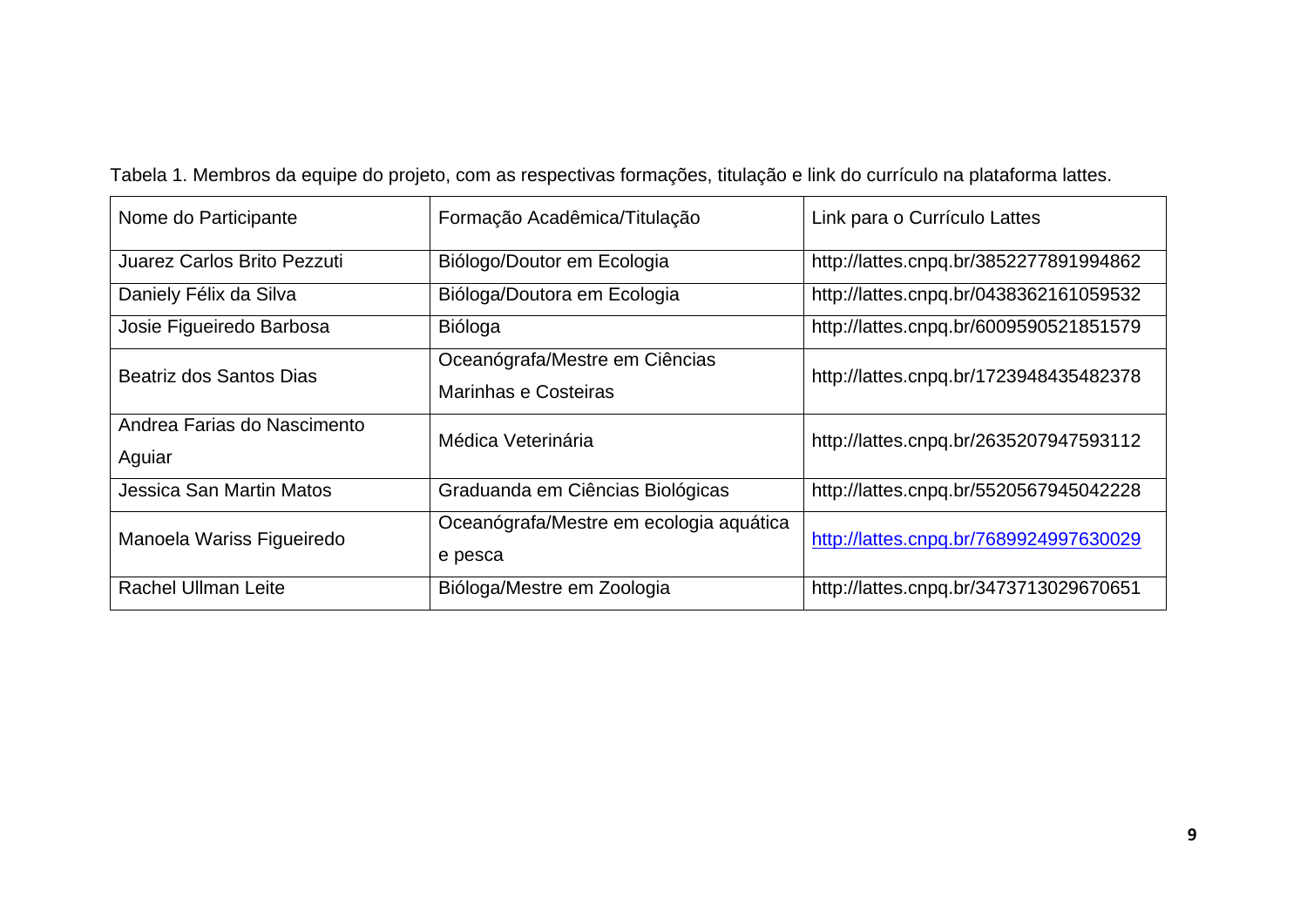#### 3. Abordagem Teórico-Metodológica

Esta proposta tem por objetivo implementar um sistema participativo de monitoramento e conservação dos quelônios que ocorrem na região do município de Curuçá, e para isso é necessário não apenas identificar os principais atores envolvidos, bem como considerar suas percepções e opiniões quanto à disponibilidade, utilização e dinâmica dos recursos naturais. Desta forma, será utilizada a abordagem teórica e metodológica da ecologia humana, mais especificamente das áreas de pesquisa ligadas à etnobiologia e ao manejo de recursos naturais (Begossi 1993, Begossi *et al*. 2004).

#### 4. Metodologia

Como descrito detalhadamente no projeto encaminhado ao Edital Petrobrás Ambiental, este trabalho será baseado em uma junção de metodologias participativas e técnicas de amostragem convencionais em pesquisas com quelônios.

#### Metodologias Participativas

#### *Mapeamento Participativo*

Com a concordância dos moradores, após uma reunião inicial, previamente articulada com os presidentes das comunidades e demais liderenças locais, será realizado em cada comunidade o mapeamento participativo, direcionado para a geração de mapas de distribuição das espécies, assim como das áreas de desova e de captura intencional e incidental de quelônios aquáticos. Além disso, o mapeamento participativo também gerará informações sobre os padrões de movimentação dos animais e a utilização sazonal dos ambientes disponíveis. Os mapas são elaborados com base no conhecimento tradicional local e os pesquisadores servirão apenas como facilitadores (Seixas, 2005). Para Alcorn (2000), os mapas são ferramentas que podem gerar informações rápidas e de alta qualidade, e que conduzem ao empoderamento da comunidade. O autor considera ainda que mapeamento não é uma pesquisa ação, mas é uma ação política que conduz também para um sentimento de autoridade da comunidade.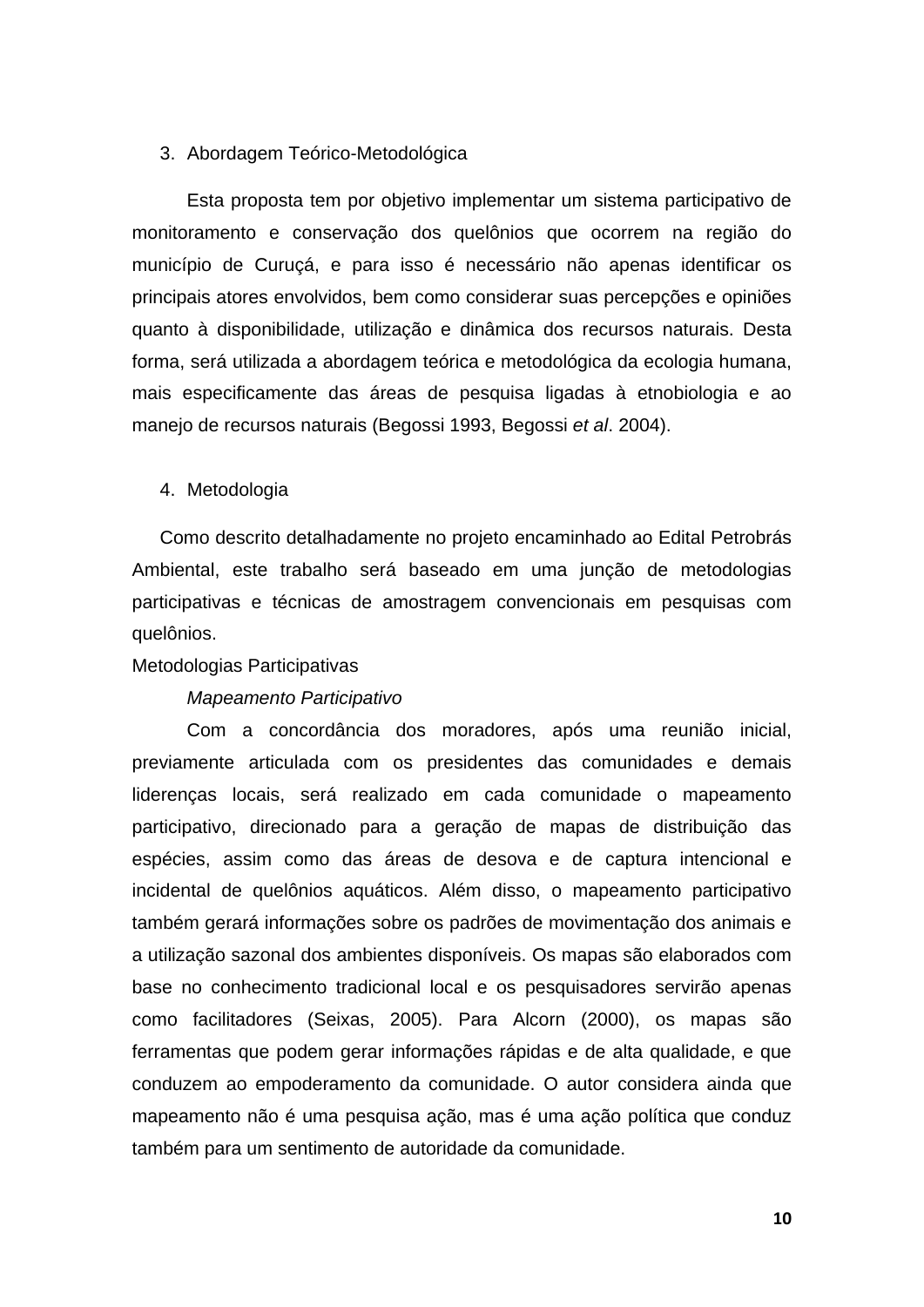Os mapeamentos serão realizados por meio do uso de imagens dos satélites CBERS ou LandSat, impressas em papel A0 ou A2 (Escala 1:100.000; INPE, 2007) e papel transparente (folhas de acetato), determinando-se então áreas prioritárias ao estudo. A imagem ou conjunto de imagens (mosaico) provenientes dos satélites mencionados serão georreferenciadas com grades de coordenadas geográficas (latitude e longitude) e posteriormente gerados os mapas para cada área de estudo. Sobre cada mapa será fixada a folha de acetato, que receberá marcas ou cruzes na junção de coordenadas de latitude e longitude referentes à imagem original. Feito isso será iniciado o mapeamento participativo onde serão identificadas as áreas de uso de cada comunidade, com a delimitação dos principais locais de ocorrência, reprodução, migração e captura de quelônios aquáticos. Depois de produzidas as imagens no papel acetato, estas serão registradas com máquina fotográfica de média a alta resolução (mínimo de 5 Megapixels), e as imagens serão transferidas para o computador, onde serão georreferenciadas no programa ArcGis. O processamento e georreferenciamento dos desenhos feitos pelos comunitários resultarão em um Sistema de Informação Geográfica (SIG) que permitirá a elaboração de mapas temáticos das áreas de uso dos quelônios aquáticos contendo as informações obtidas junto à comunidade.

#### *Calendários Sazonais*

Assim como foi descrito para o Mapeamento Participativo, será realizado o Calendário Sazonal em cada comunidade trabalhada. Esta ferramenta é utilizada uma única vez em cada comunidade e também requer a participação de informantes-chave.

Esta atividade é fundamental e muito utilizada em campo para levantamentos rápidos, pois amplia o espaço de tempo investigado, evidencia ciclos, permite correlacionar diferentes informações de um mesmo período de tempo e é um bom instrumento de apoio para o planejamento.

Como o Calendário Sazonal auxilia na identificação de uma grande quantidade de informações guardadas ao longo do tempo, será possível identificar o período reprodutivo e de ocorrência de cada espécie no decorrer do ano, além dos efeitos das variações do ciclo hidrológico na seleção de ambientes e nos padrões de movimentação sazonais dos quelônios aquáticos.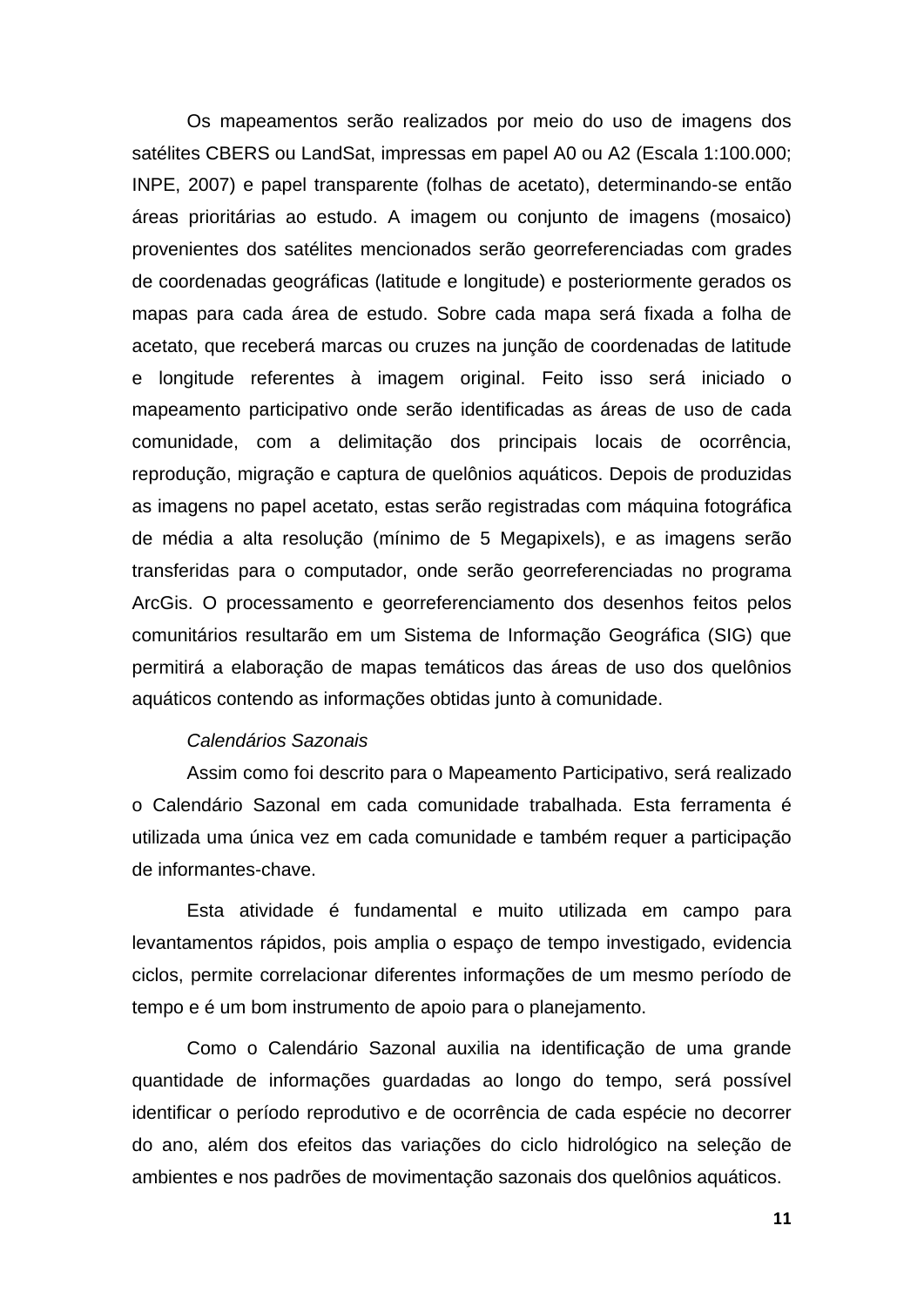#### *Entrevistas Semi-estruturadas e Abertas*

As Entrevistas Semi-estruturadas e Abertas deverão gerar informações de utilização que subsidiem a elaboração de recomendações para o Plano de Manejo para os quelônios aquáticos na área, tais como: importância dos quelônios na dieta das comunidades, padrão temporal de captura, locais importantes para obtenção de animais e ovos para consumo, técnicas locais utilizadas para capturar espécies dulcícolas, além de tabus e restrições alimentares envolvendo os quelônios aquáticos. Além disso, estas entrevistas também geram informações da biologia das espécies de interesse a partir do conhecimento tradicional, bem como dos impactos sobre as espécies, sejam positivos ou negativos, com base no monitoramento das capturas. A partir deste conjunto de informações será possível planejar, juntamente com os diferentes atores, as estratégias de conservação para os quelônios aquáticos na região.

As entrevistas serão aplicadas em todas as comunidades trabalhadas, e o tempo previsto em cada comunidade para a aplicação das metodologias de DRP e das entrevistas será de três dias. Seguem os tipos de entrevistas que serão aplicadas neste estudo:

#### a) *Etnobiologia*

Estas entrevistas serão realizadas para a obtenção de informações sobre a percepção dos moradores acerca da biologia e da ecologia das espécies estudadas. A partir desta ferramenta é possível obter, com base no conhecimento tradicional, informações detalhadas referentes à alimentação (itens alimentares, épocas do ano, local de alimentação), à reprodução (períodos de desova, número de ovos, época de eclosão, predadores de ovos e filhotes) e à distribuição espacial e temporal dos quelônios aquáticos (áreas utilizadas para alimentação, para reprodução, rotas migratórias, sazonalidade). Além disso, esta ferramenta contribui para o conhecimento a cerca da biologia de determinados grupos de animais e plantas, sobretudo, de espécies da fauna de difícil captura e em curto período de tempo. Esta ferramenta será validada a partir da pesquisa formal realizada na área, e contribuirá consistentemente

**12**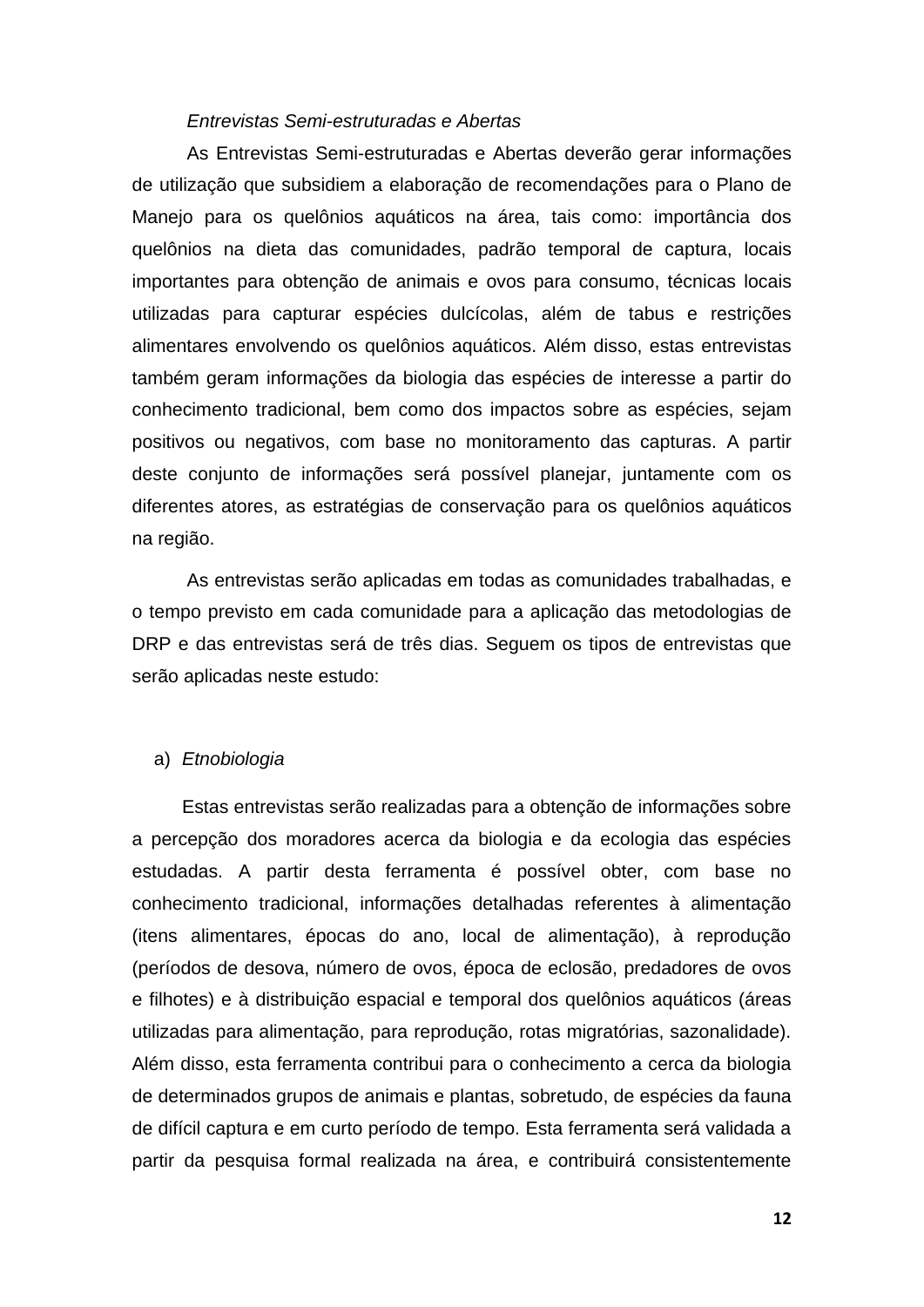para o planejamento das ações de conservação dos quelônios aquáticos. As entrevistas de etnobiologia serão aplicadas individualmente com o maior número de entrevistados possível.

#### b) *Uso de recursos*

Estas entrevistas serão realizadas uma única vez com cada morador e com o maior número de moradores possível. As entrevistas de uso dos recursos permitem retratar, ainda que qualitativamente, todas as formas de utilização dos quelônios aquáticos pelos usuários. As informações obtidas a partir das entrevistas de uso permitem identificar as potencialidades do recurso trabalhado para geração de renda e para o fortalecimento das estratégias conservacionistas. Além disso, permite complementar as informações levantadas no mapeamento participativo. As referidas entrevistas constam no Anexo.

#### *c) Recordatório de Captura*

Estas entrevistas são realizadas paralelamente ao monitoramento das capturas incidentais e intencionais de quelônios aquáticos na região. As entrevistas de recordatório de captura são utilizadas como uma ferramenta importante de validação das demais informações levantadas a partir das técnicas de DRP. A partir da concordância dos moradores, esta ferramenta será utilizada em todas as campanhas. Estas entrevistas deverão ser aplicadas trimestralmente, visando comparar as informações com as obtidas pelo Calendário sazonal.

Como esta é uma ferramenta que fornece informação de capturas incidentais e intencionais, e não é possível que os pesquisadores monitorem diariamente estas capturas, monitores comunitários serão capacitados para realizar tais registros. Além disso, monitores comunitários possuem a confiabilidade de outros membros da comunidade, aumentando assim a chance de registro da maioria de capturas na região e a sua utilização (ANEXO).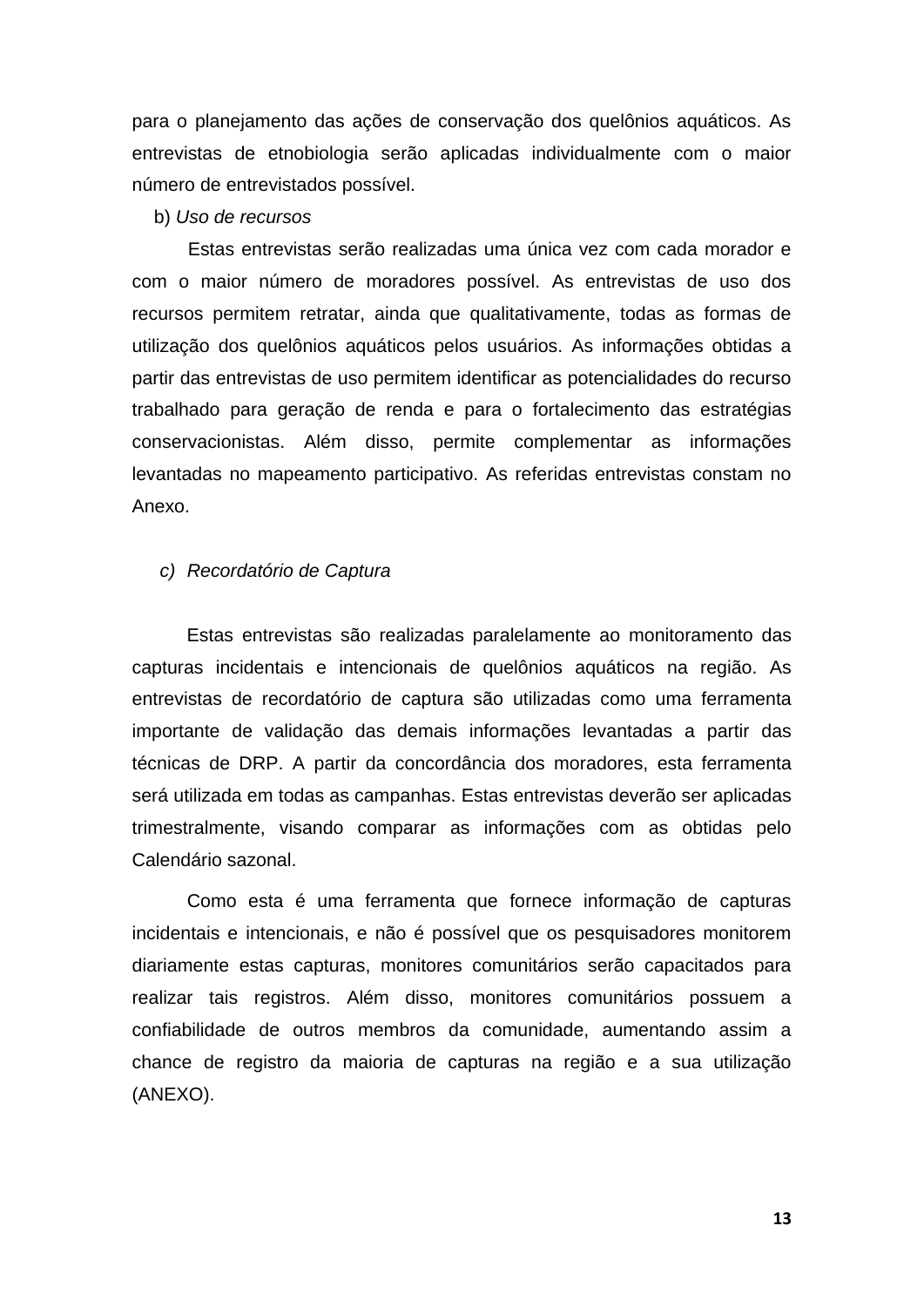#### *d) Transectos*

Através desta metodologia serão coletadas informações durante caminhadas de reconhecimento de áreas mencionadas durante o mapeamento participativo. Durante o transecto o coletor de dados (externo ou local) é acompanhado por um ou mais informantes-chave conhecedores do local. Durante estes transectos serão percorridos trechos nas praias à procura de vestígios de tartarugas marinhas, como animais mortos, restos de esqueletos ou locais de oviposição. Além disso, será realizado o georreferenciamento de locais onde ocorrem desovas, de currais, de redes de pesca e de outros petrechos onde são frequentes as capturas de quelônios aquáticos.

#### *Capacitação para a Pesquisa Participante*

Qualificar os moradores visando obter eficácia da gestão integrada do desenvolvimento local e na conservação dos recursos naturais é um dos objetivos e ações propostas na Agenda 21 (CPDS, 2002), portanto, em várias etapas do projeto haverá a participação de comunitários na coleta de informações e na discussão e interpretação dos resultados, além das discussões que serão geradas a partir dos resultados. Estas pessoas contribuirão não somente como informantes, mas como agentes trabalhando diretamente com a pesquisa formal. O envolvimento dos comunitários em todas as etapas da gestão dos seus recursos naturais gera o empoderamento e o fortalecimento das comunidades. Além disso, estes monitores se tornarão multiplicadores, ampliando o envolvimento comunitário para a conservação dos quelônios aquáticos e em outras ações voltadas para a educação ambiental e a proteção do meio ambiente.

Comunitários interessados no projeto receberão cursos de capacitação abordando questões sobre a ecologia dos quelônios aquáticos, sua importância na cadeia trófica, a importância histórica para as populações amazônicas, as principais causas de declínio das populações de quelônios aquáticos e as metodologias utilizadas para estudar diferentes aspectos da biologia deste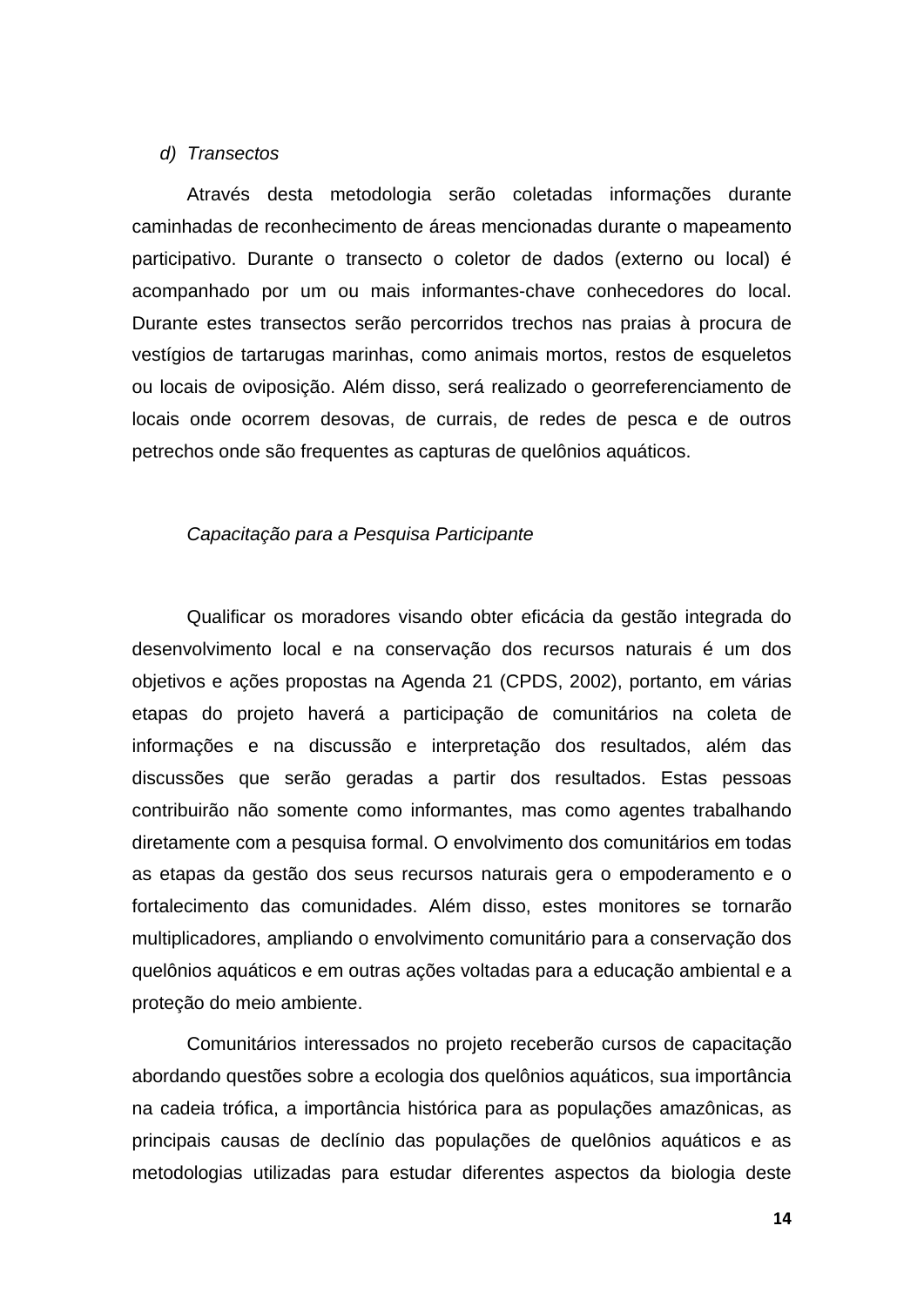grupo. Ao final da capacitação, estes monitores estarão aptos a realizar a morfometria e pesagem dos indivíduos marinhos e de água doce, a identificação das espécies que ocorrem na região, o monitoramento das capturas incidentais e intencionais, o monitoramento reprodutivo, além dos registros de uso e ocorrência deste grupo na região estudada.

Os monitores comunitários também participarão das análises e da discussão dos principais resultados obtidos com a pesquisa formal. Além disso, serão realizadas oficinas de avaliação para a identificação de possíveis dúvidas e aprimoramentos nas metodologias utilizadas.

#### *Envolvimento Comunitário*

Serão realizadas outras dinâmicas de grupo envolvendo a população local em áreas públicas de convívio, incluindo também as escolas locais, com atividades realizadas na sede destas, em espaços públicos e em áreas próximas onde os quelônios nativos ocorrem, conciliando teoria e prática tanto dos pesquisadores como dos pescadores e da comunidade onde estes se inserem. As práticas incluem palestras, minicursos, brincadeiras e captura experimental de quelônios de água doce (peremas e muçuãs). Serão levadas a cabo também oficinas de capacitação de monitores de praia para o mapeamento e acompanhamento de captura incidental, encalhes e desovas, e no monitoramento das populações de espécies de água doce.

A formação e capacitação de pesquisadores mirins do ensino médio, e criação do Clube da Ciência será parte fundamental do trabalho de educação ambiental. Os pesquisadores mirins aprenderão como é realizada a tomada de dados de desova e encalhe e como é feita a análise da informação coletada. Metodologias Convencionais de Pesquisa

Os animais encontrados vivos serão identificados quanto à espécie e sexo, medidos, marcados e posteriormente soltos. As tartarugas que forem capturadas nos artefatos pesqueiros dos moradores, sempre que possível, serão também identificadas quanto à espécie e sexo, medidas, marcadas e posteriormente soltas.

A marcação de animais encontrados nas áreas de desova e capturados vivos pela pesca artesanal seguirá o sistema adotado nacionalmente pelo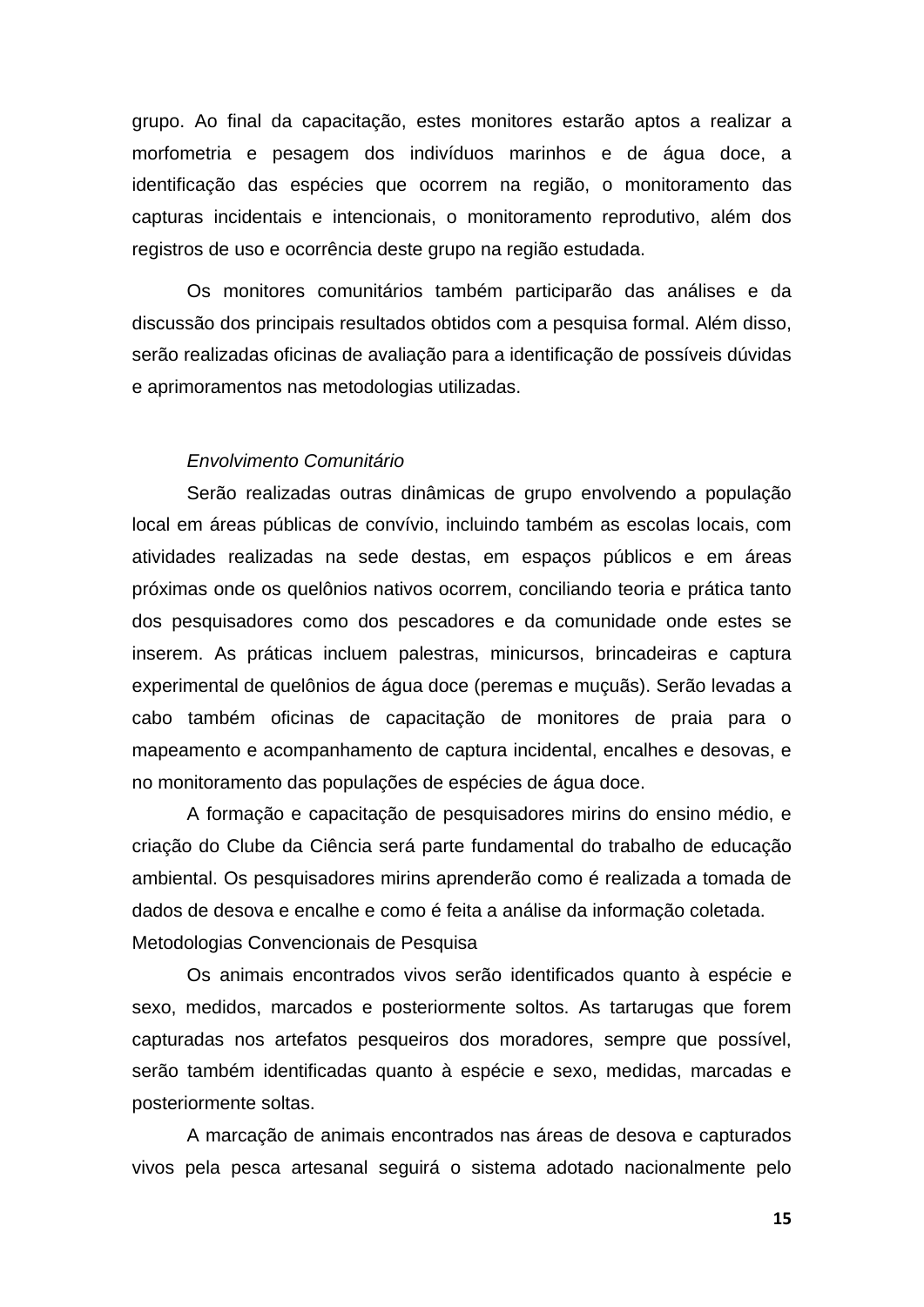TAMAR. Serão utilizadas as etiquetas fornecidas pela própria instituição. Os dados dos animais marcados pela equipe proponente, assim como dos animais já marcados e recapturados na área, serão repassados ao TAMAR semestralmente, ou sempre que solicitados. Alternativamente, na impossibilidade de utilizar as etiquetas dentro da numeração do referido Projeto, utilizaremos a mesma metodologia e tipo de etiqueta, porém com numeração própria.

Será realizado o acompanhamento do período reprodutivo nas áreas propostas. Os locais de nidificação identificados serão georeferenciados com auxílio de um receptor de GPS (Global Position System). Para cada ninho encontrado será registrada a data de oviposição e de eclosão, a profundidade inicial (distância entre a superfície e o primeiro ovo, medida em centímetros), a profundidade final (distância entre a superfície e a base da câmara de ovos, medida em centímetros), a inclinação e a orientação do local. Também serão registrados, para cada desova, o tamanho da ninhada, a distancia do ninho para a região de dunas e a distância do ninho para a linha de maré alta. Em todos os ninhos identificados serão coletados sedimentos para posterior análise granulométrica. Também serão instalados dataloggers (coletores remotos de dados) para o acompanhamento da temperatura dos ninhos.

O levantamento dos quelônios não-marinhos será realizado com pescaria experimental, e os locais de amostragem serão selecionados com base no mapeamento participativo. Serão utilizadas armadilhas do tipo *Hoop*, além de técnicas locais indicadas pelos pescadores. Os diferentes locais de realização da pesca experimental serão georeferenciados com receptor de GPS. Cada animal capturado será identificado, medido (comprimentos retilíneo e curvilíneo da carapaça, comprimento do plastrão, largura da cabeça), pesado e marcado com etiqueta numerada presa na carapaça através de pequenos orifícios perfurados nos escudos marginais (técnica de marcação permanente padronizada e aplicada por estudiosos de várias partes do mundo, sem causar danos aos animais). Posteriormente, os animais serão soltos no local de captura.

Carapaças e crânios encontrados nas residências dos pescadores, após anuência por parte destes, serão fotografados e medidos (comprimento retilíneo e curvilíneo da carapaça, largura da carapaça, comprimento do

**16**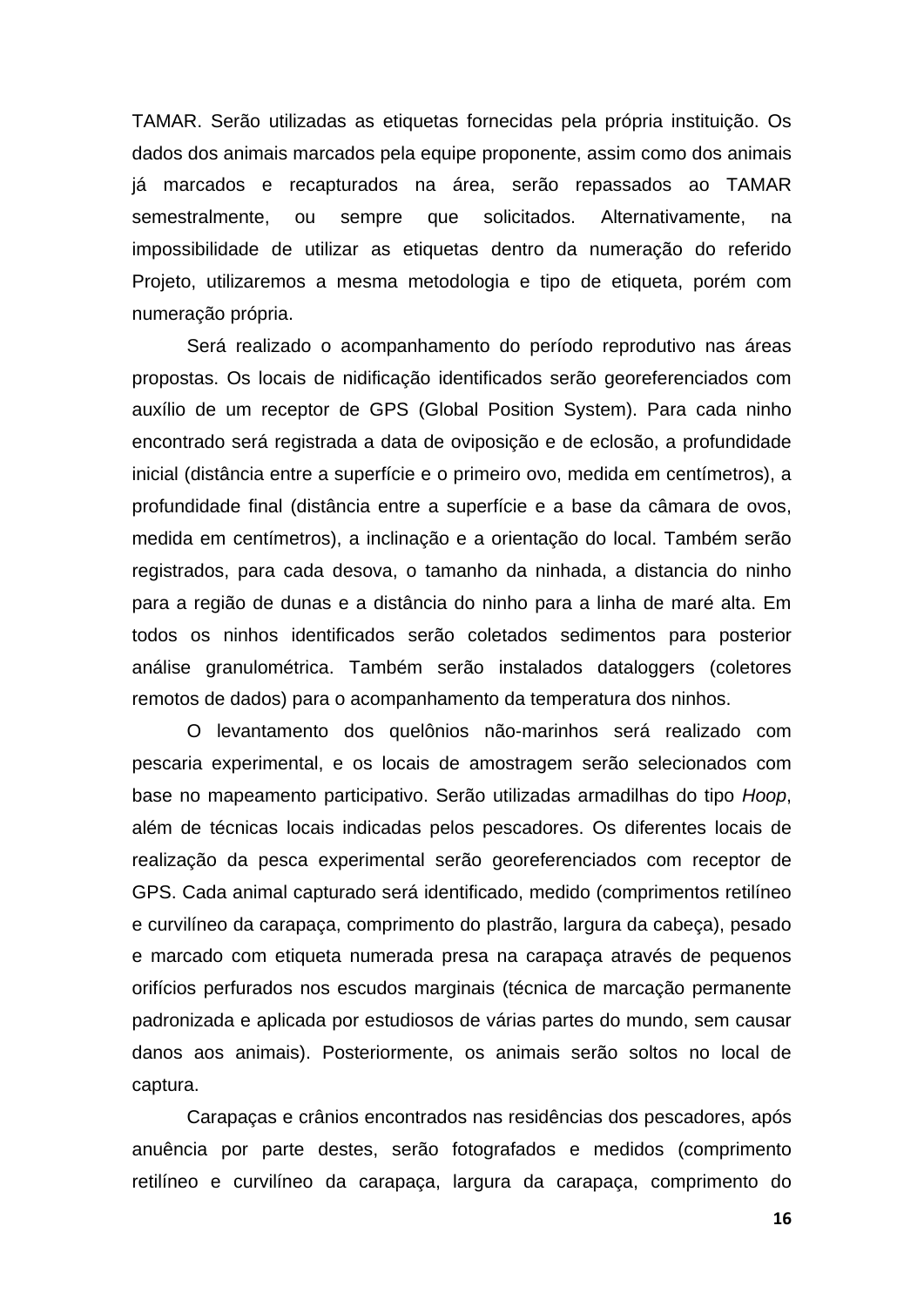plastrão, largura do crânio) com auxílio de fitas métricas e paquímetros. Todas as carcaças encontradas durante as atividades de campo serão coletadas, e levadas para a Coleção Herpetológica do Museu Paraense Emilio Goeldi, em Belém.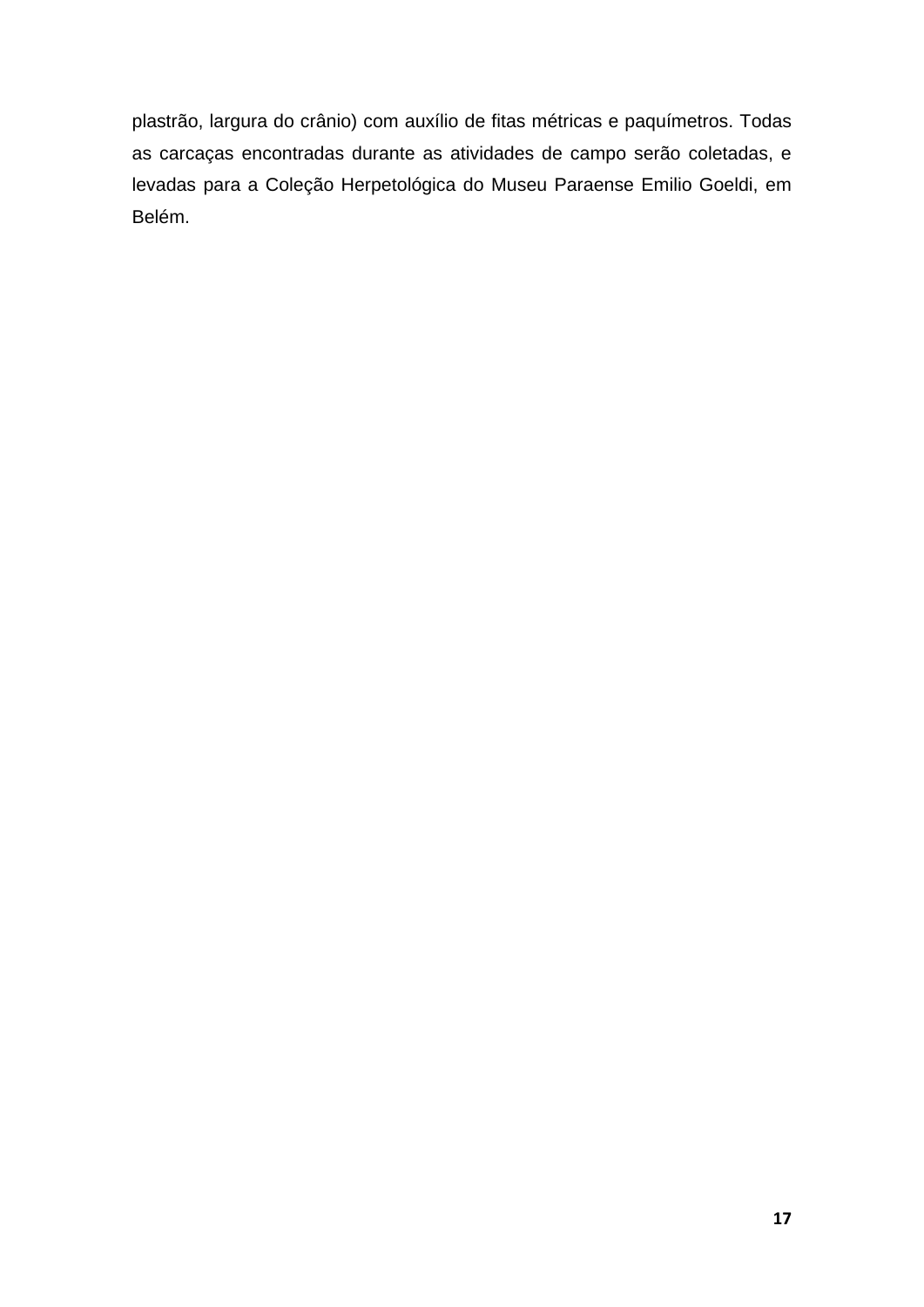## 5. Cronograma de Execução

| Atividades                                                    | Mai | Jun | Jul | Ago | Set | Out | Nov |
|---------------------------------------------------------------|-----|-----|-----|-----|-----|-----|-----|
| Apresentação do projeto às comunidades                        | Х   |     |     |     |     |     |     |
| Mapeamento participativo e Calendário Sazonal                 | х   |     |     |     |     |     |     |
| Oficina da Capacitação de monitores                           | X   |     |     |     |     |     |     |
| Aplicação de entrevistas                                      |     | X   | X   |     |     |     |     |
| Monitoramento da captura incidental                           | х   | X   | X   |     | X   |     |     |
| Oficina de avaliação das atividades                           |     |     |     | X   |     |     |     |
| Mapeamento e monitoramento das áreas<br>reprodutivas          | X   | X   | X   |     |     |     |     |
| Pescarias experimentais de quelônios dulcícolas               |     | X   |     |     | X   |     |     |
| Educação ambiental na escola                                  |     |     |     | X   | X   |     |     |
| Apresentação dos resultados para as comunidades<br>envolvidas |     |     |     |     |     | X   |     |
| Apresentação de relatório anual (Final)                       |     |     |     |     |     |     | Χ   |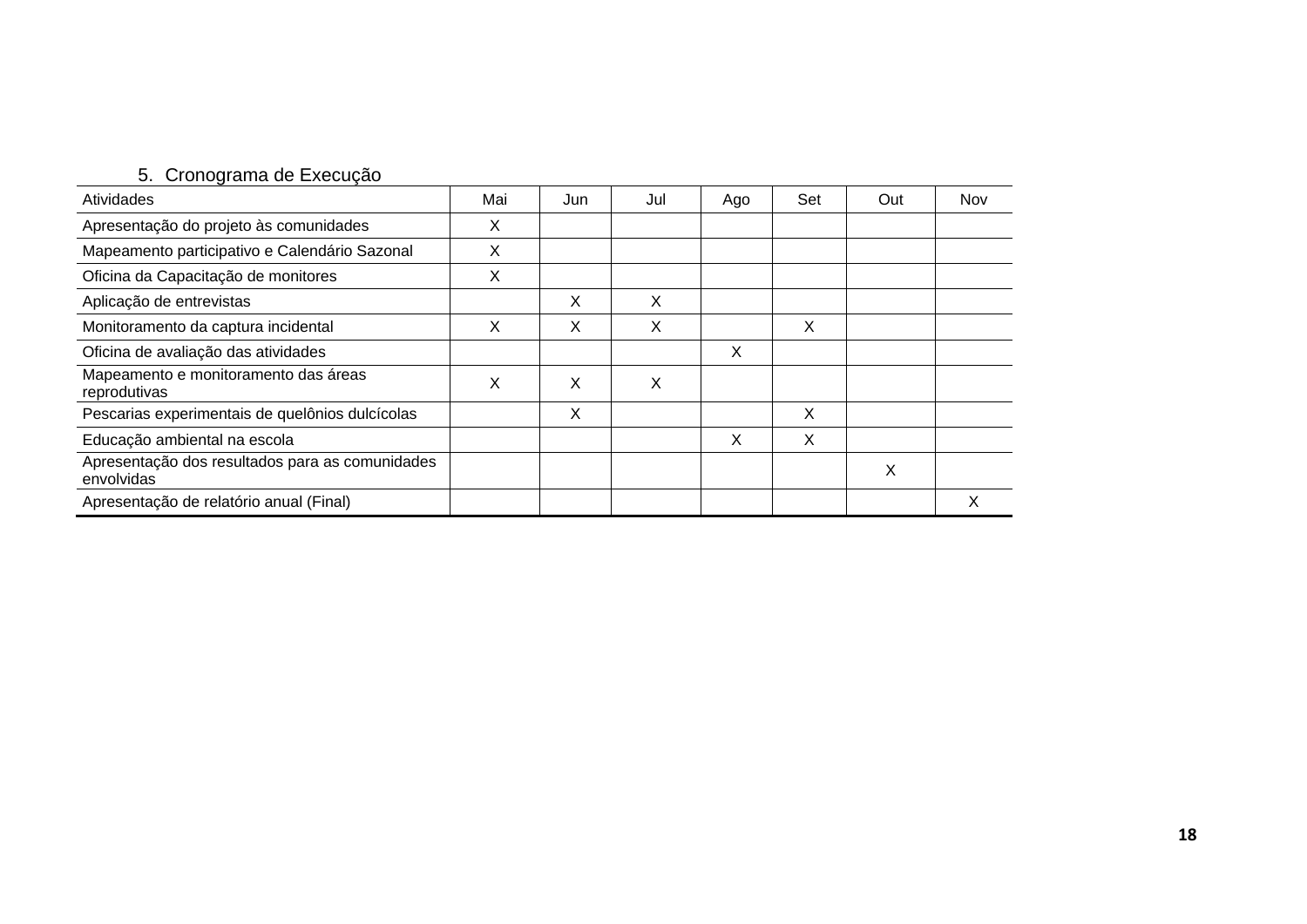# 6. Calendário de Atividades de Campo e composição das equipes

| <b>ATIVIDADE</b>                                                                                                                       | PERÍODO DA<br><b>VIAGEM</b> | N° DIAS        | N° PESQUISADORES | TOTAL DE DIÁRIAS |
|----------------------------------------------------------------------------------------------------------------------------------------|-----------------------------|----------------|------------------|------------------|
| Mapeamento participativo,<br>Calendário Sazonal, Oficina<br>de Capacitação e<br>Monitoramento reprodutivo e<br>de capturas incidentais | Maio                        | 9              | 3                | 27               |
| Pescarias experimentais,<br>Monitoramento reprodutivo e<br>de capturas incidentais                                                     | Junho                       | 10             | $\overline{2}$   | 20               |
| Monitoramento reprodutivo,<br>captura incidentais e<br>entrevistas                                                                     | Julho                       | 6              | 2                | 12               |
| Educação ambiental na<br>escola e Oficina de avaliação<br>de atividades.                                                               | Agosto                      | 6              | 3                | 18               |
| Pescarias experimentais,<br>Entrevistas, Monitoramento<br>capturas incidentais                                                         | Setembro                    | 10             | $\overline{2}$   | 20               |
| Educação ambiental na<br>escola                                                                                                        | Outubro                     | 4              | $\overline{2}$   | 8                |
| Apresentação dos resultados<br>para as comunidades<br>envolvidas                                                                       | Novembro                    | $\overline{2}$ | $\overline{2}$   | 4                |
| <b>TOTAL</b>                                                                                                                           |                             |                |                  | 109              |

O valor das diárias é o mesmo utilizado pelo CNPq de R\$ 187,83 <http://www.cnpq.br/web/guest/diarias-para-auxilios>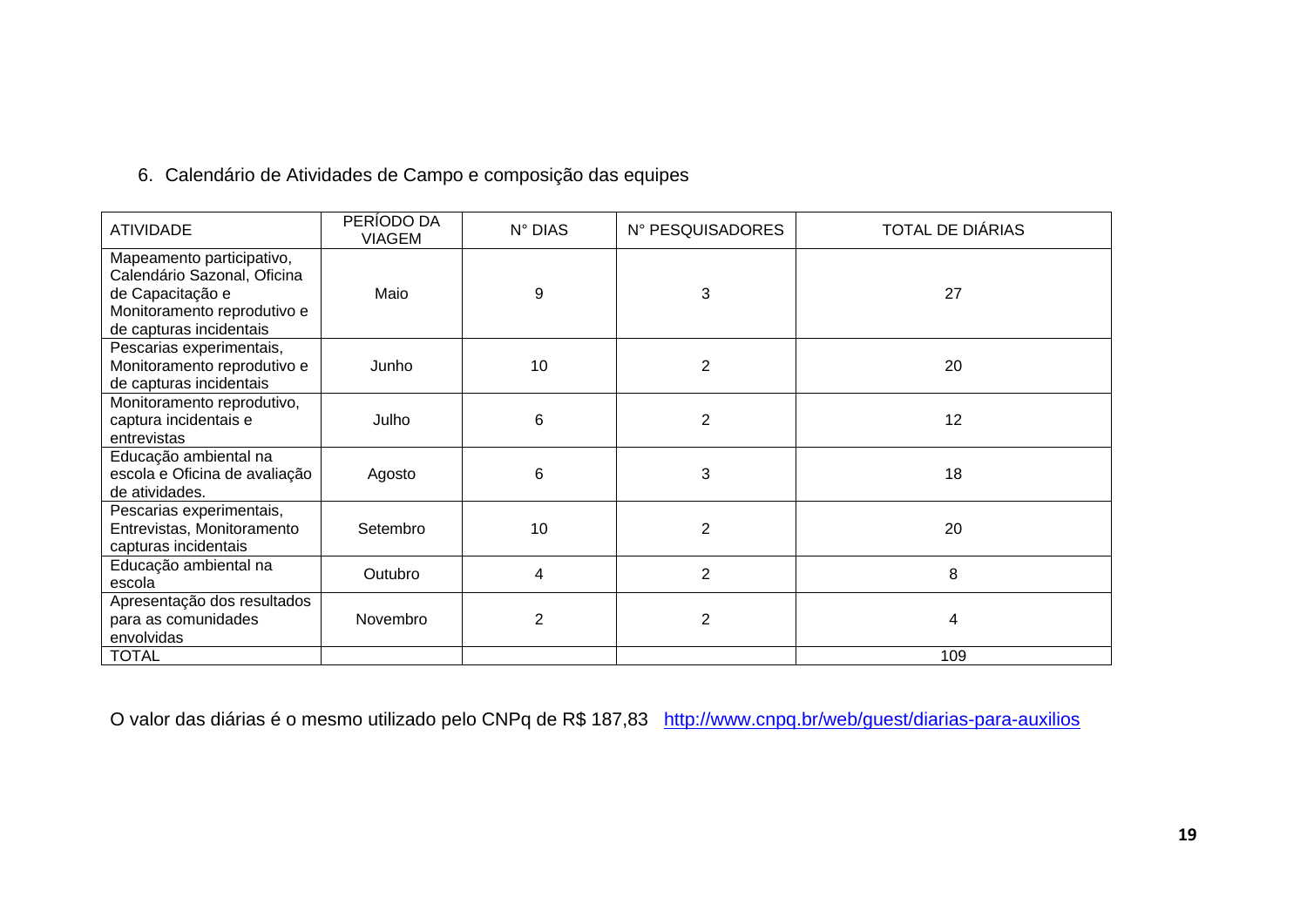# 7. Orçamento

| Itens                                            | Unidade | Valor unitário (R\$) | Quantidade       | Total (R\$) |
|--------------------------------------------------|---------|----------------------|------------------|-------------|
| Folha 40 Kg                                      | unidade | 3.3                  | 20               | 66.00       |
| Cartolina                                        | unidade | 0.5                  | 30               | 15.00       |
| Papel A4                                         | resma   | 10                   | $\overline{2}$   | 20.00       |
| Acetato                                          | metro   | 15                   | 30               | 450.00      |
| Caneta permanente (coloridas)                    | unidade | 2.1                  | 25               | 52.50       |
| Caneta hidrocor                                  | estojo  | 4.5                  | 4                | 18.00       |
| Pincel anatômico                                 | unidade | 2.25                 | 10               | 22.50       |
| Lápis de cor                                     | caixa   | 4.5                  | 5                | 22.50       |
| Lápis 2B                                         | unidade | 0.5                  | 100              | 50.00       |
| Giz de cera                                      | caixa   | 2.75                 | 10               | 27.50       |
| Caneta esferográfica                             | unidade | 0.6                  | 30               | 18.00       |
| Apontador                                        | unidade | 0.3                  | 30               | 9.00        |
| Caderno                                          | unidade | 2.7                  | 20               | 54.00       |
| Grampo para grampeador                           | caixa   | 4.6                  | 3                | 13.80       |
| Impressão de Mapas A3                            | unidade | 70                   | 10               | 700.00      |
| Cartucho de impressora                           | unidade | 70                   | 4                | 280.00      |
| Confecção caderneta para<br>pesquisadores mirins | unidade | 4                    | 10               | 40.00       |
| Xerox                                            | unidade | 0.08                 | 1000             | 80.00       |
| Pasta polionda                                   | unidade | 2.5                  | 15               | 37.50       |
| Prancheta                                        | unidade | 4.15                 | 10               | 41.50       |
| Fita adesiva                                     | unidade | 2.7                  | 20               | 54.00       |
| Fita métrica                                     | unidade | 1.5                  | 20               | 30.00       |
| Corda de nylon                                   | metro   | 0.9                  | 100              | 90.00       |
| Linha de nylon                                   | rolo    | 18                   | 4                | 72.00       |
| Pilha AA                                         | par     | 6                    | 30               | 180.00      |
| Pilha AAA                                        | par     | 8                    | 20               | 160.00      |
| Saco 30l                                         | cento   | 28                   | $\boldsymbol{2}$ | 56.00       |
| Saco 10l                                         | cento   | 16                   | $\overline{2}$   | 32.00       |
| Saco de estopa                                   | unidade | 3                    | 100              | 300.00      |
| Isca para armadilhas                             | Kg      | 3.5                  | 60               | 210.00      |
| Passagens                                        | unidade | 32                   | 38               | 1216.00     |
| Diárias                                          | unidade | 187.38               | 109              | 20.473,50   |
| receptor de GPS                                  | unidade | 900                  | $\sqrt{2}$       | 1800.00     |
| lanterna de mão                                  | unidade | 4                    | 120              | 480.00      |
| lanterna de cabeça                               | unidade | 4                    | 280              | 1120.00     |
| <b>Total Geral</b>                               |         |                      |                  | 28.291,30   |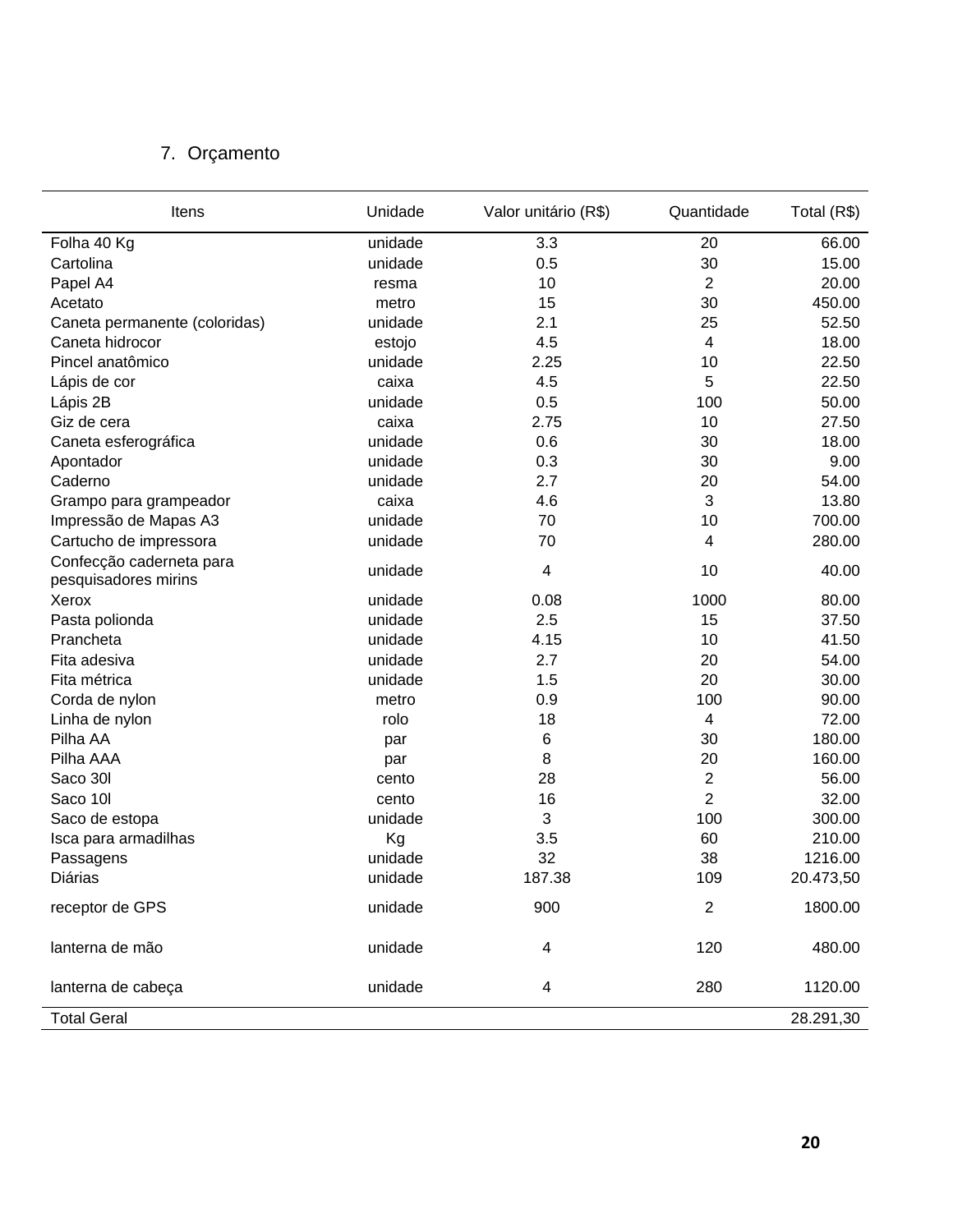#### 8. Resumo da proposta

| Rubrica                  | Valor Unitário           | <b>Valor Total</b> |
|--------------------------|--------------------------|--------------------|
| Material de Consumo      | $\overline{\phantom{0}}$ | 6601,80            |
| Deslocamento (Passagens) | 32,00                    | 1216,00            |
| <b>Diárias</b>           | 187,83                   | 20473,50           |
| Total                    |                          | 28.291,30          |

#### 9. Descrição das Atividades a serem desenvolvidas

#### Área de Atuação

Este projeto será executado no município de Curuçá, junto aos pescadores da Praia da Romana e na comunidade Mutucal Esta proposta apresenta atividades que serão realizadas ao longo de um ano, a contar a partir de maio do corrente ano. As atividades serão realizadas de acordo com o item 5 deste plano de trabalho e são distintas para cada comunidade trabalhada, ou seja, em uma mesma comunidade serão realizadas todas as atividades propostas.

Para a execução de tais atividades serão envolvidos os pesquisadores descritos na Tabela 1 e, ao menos dois pesquisadores deverão participar de cada atividade sugerida. As campanhas de campo terão duração variável dependendo da atividade proposta, mas não excederão dez dias de atividades.

#### Reuniões

Inicialmente serão realizadas reuniões de apresentação do projeto e das atividades que serão realizadas. O objetivo de tal reunião é, além de apresentar o referido plano de trabalho e agendar com os atores-chave as atividades que serão desenvolvidas, apresentar a equipe de pesquisadores que trabalharão na região. Além disso, após a reunião inicial será possível agendar as atividades coletivas, tais como o mapeamento participativo e o calendário sazonal. A reunião inicial deverá ocorrer no início do mês de maio e o período sugerido para a realização das atividades coletivas será em meados de maio, considerando que estas atividades são norteadoras das demais atividades e, portanto, deverão acontecer com a máxima antecedência, considerando a anuência dos moradores.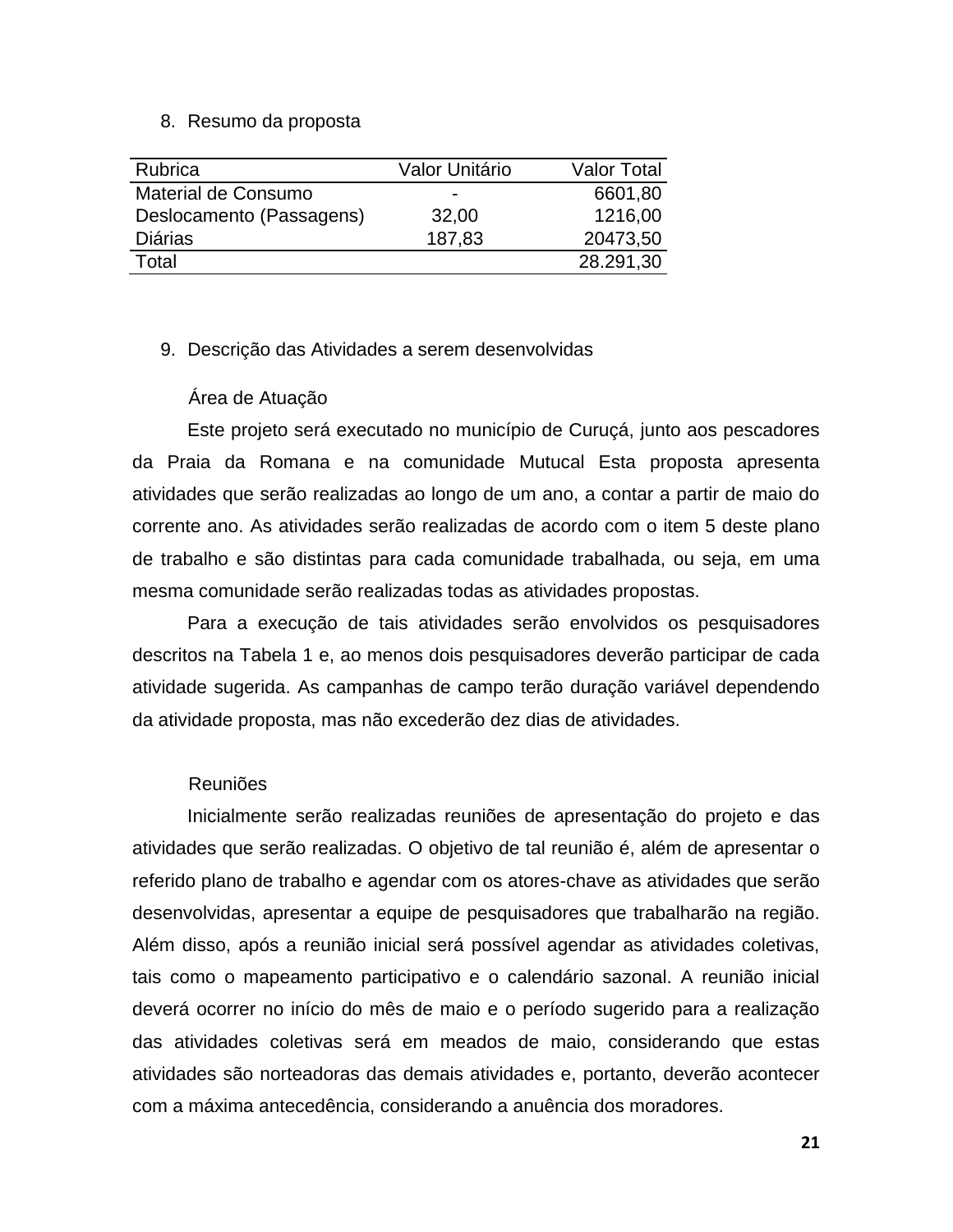A oficina de capacitação dos moradores deverá ocorrer no mesmo período das atividades coletivas, assim, otimiza-se o tempo das pessoas, o que deverá ocorrer também no mês de maio. Para tal atividade, os interessados deverão ser identificados durante a primeira reunião e/ou reunião coletiva (mapeamento participativo e calendário sazonal).

Será realizada uma oficina de avaliação das atividades desenvolvidas pelos comunitários, que deverá ocorrer em agosto. O objetivo de tal atividade é avaliar a coleta de dados, bem como os dados produzidos para corrigir possíveis problemas metodológicos e discutir as informações obtidas. Esta oficina deverá ser acompanhada de, ao menos, dois pesquisadores do projeto e terá a duração de um a três dias.

Em novembro do corrente ano será realizada uma última reunião para a apresentação dos resultados finais ao longo deste ano de trabalho. Nesta reunião serão convidados os moradores das comunidades envolvidas, entidades locais, escolas, ONGs que atuam na região e o Governo Municipal. Esta reunião terá a duração de um dia em cada comunidade trabalhada.

#### **Entrevistas**

As entrevistas serão aplicadas em dois momentos ao longo do ano, nos meses de junho e julho em cada comunidade trabalhada. Considera-se trinta o número mínimo de entrevistas por comunidade por período, no entanto, um maior número de entrevistas aumentará a confiabilidade dos resultados obtidos. Para esta atividade são necessários ao menos dois pesquisadores por, dois dias em cada comunidade.

#### Monitoramento da Captura Incidental

Considera-se que o monitoramento das capturas e encalhes de quelônios marinhos será realizado tanto pelos pesquisadores quanto pelos moradores devidamente treinados. Portanto, tal atividade será realizada ao longo de todo o período de execução do projeto.

Mapeamento e Monitoramento das Áreas Reprodutivas

**22**